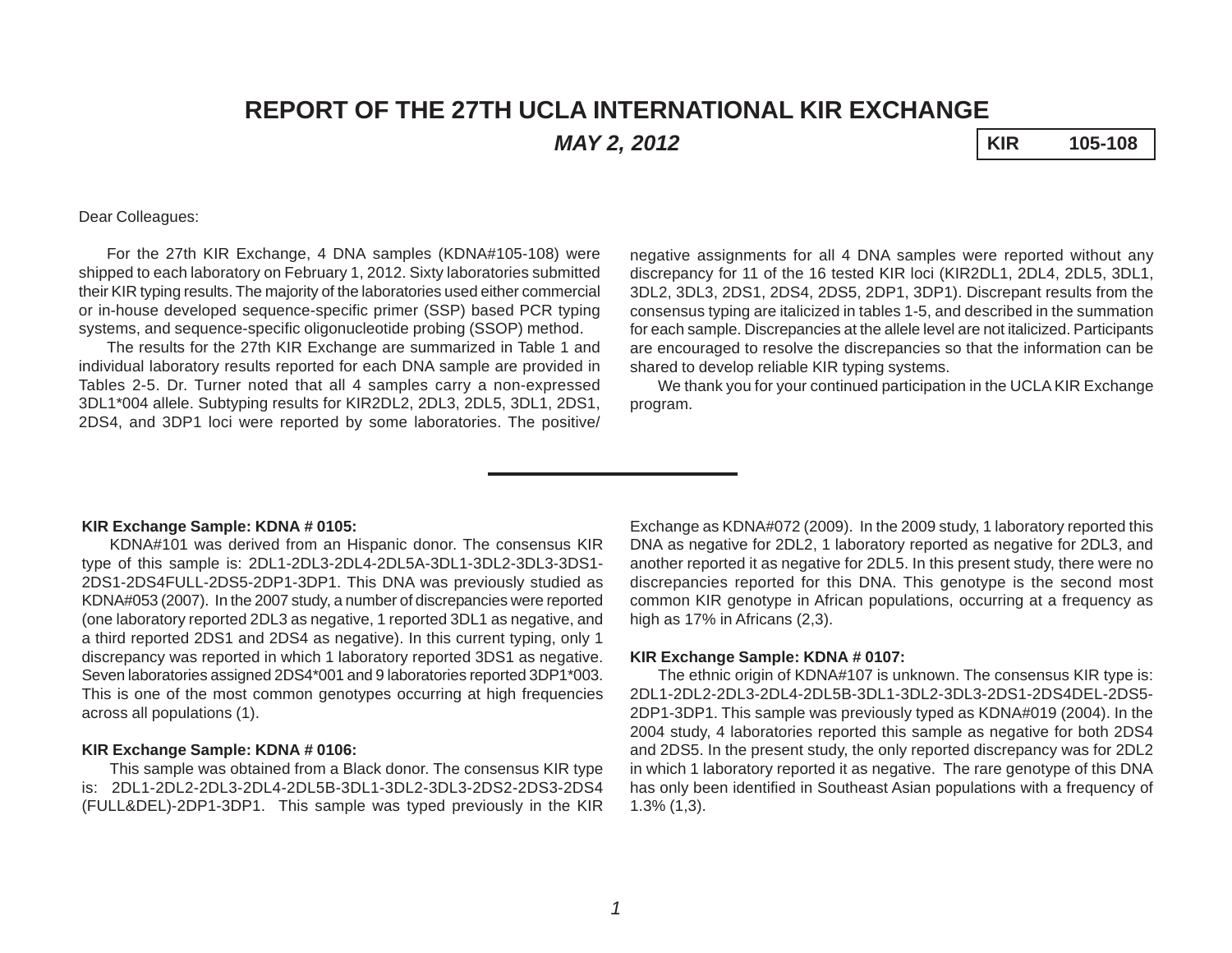### **KIR Exchange Sample: KDNA # 0108:**

The consensus KIR type for KDNA#108 is: 2DL1-2DL2-2DL4-2DL5B-3DL1-3DL2-3DL3-2DS2-2DS3-2DS4FULL-2DS5-2DP1-3DP1. This sample from a black donor was previously typed as KDNA#010 (2004). In the 2004 study, the majority of the participating laboratories did not report subtypes for 2DS4 or 3DP1. In this present study, 50% reported 2DS4FULL, with 5 reporting 2DS4\*001. For 3DP1, 26% reported 3DP1DEL and 8 laboratories reported 3DP1\*003. There were several discrepant results, with 2 laboratories reporting this DNA as positive for 2DL3 and 1 laboratory reporting it as negative for both 2DS2 and 2DS3. This genotype has been observed in African American populations at a frequency of 3.5% (2).

# **References**

- 1. Yawata M, Yawata N, Abi-Rached L, and Parham P. 2002. Variation within the human killer cell immunoglobulin-like receptor (KIR) gene family. Crit Rev Immunol 22:463-482.
- 2. Rajalingam, R., Du, Z., Meenagh, A., Luo, L., Kavitha, V. J., Pavithra-Arulvani, R., Vidhyalakshmi, A., Sharma, S. K., Balazs, I., Reed, E. F., et al*.* 2008. Distinct diversity of KIR genes in three southern Indian populations: comparison with world populations revealed a link between KIR gene content and pre-historic human migrations. Immunogenetics 60:207-217.
- 3. Norman, P. J., C. V. Carrington, M. Byng, L. D. Maxwell, M. D. Curran, H. A. Stephens, D. Chandanayingyong, D. H. Verity, K. Hameed, D. D. Ramdath, and R. W. Vaughan. 2002. Natural killer cell immunoglobulinlike receptor (KIR) locus profiles in African and South Asian populations. Genes Immun 3:86-95.

# *Arlene Locke, Marie Lau, Elaine F. Reed, and Rajalingam Raja NEXT MAILING DATE: August 1, 2012*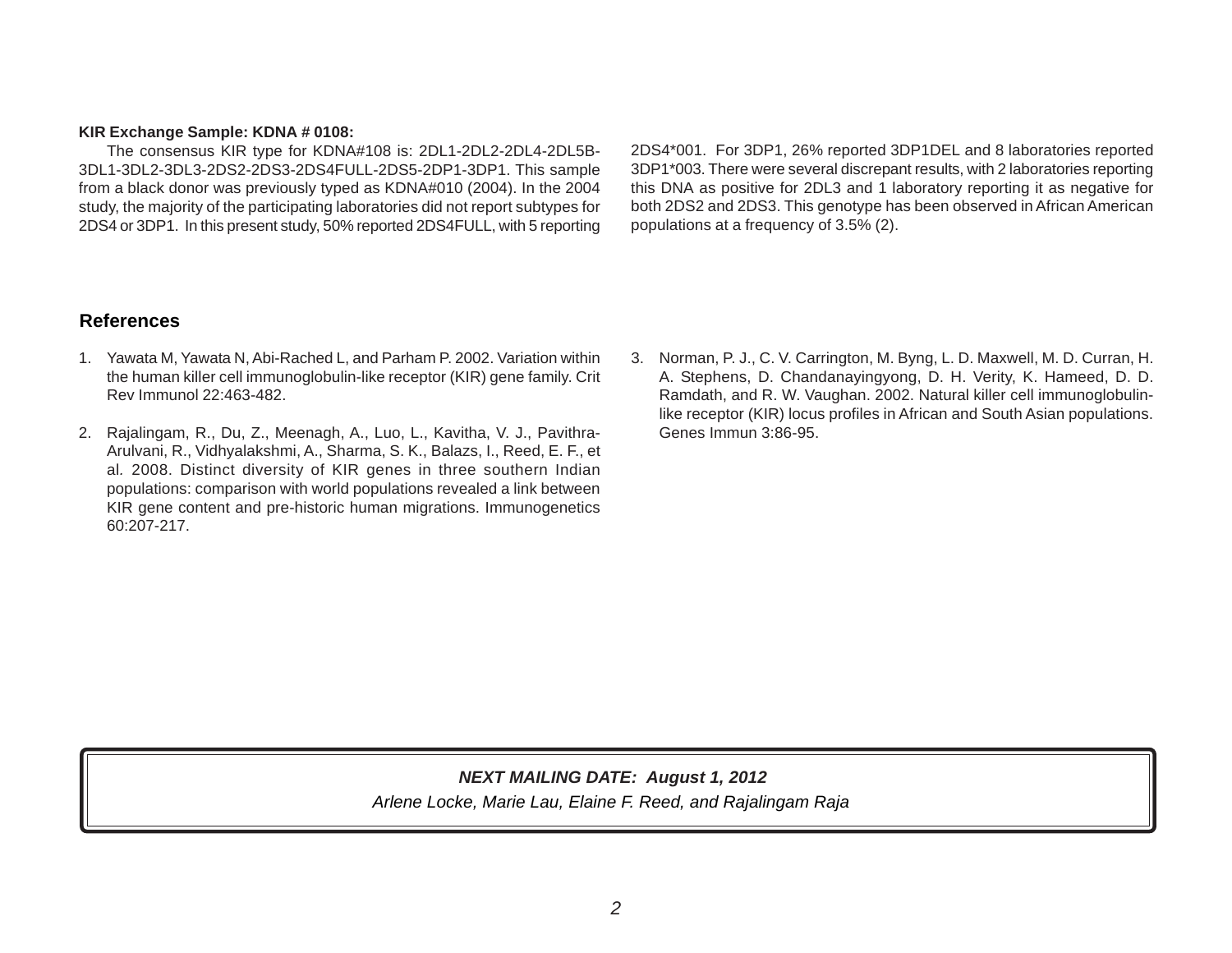|         |            |                             |                |                                                                |                                                                            |                      | Table 1. Summary of the 27th KIR Exchange (KDNA#105-108)                                                                                         |                                             |                             |                       |                              |                                                            |                                 |                                 |                                                                                                                                                                                                                                                                                         |                |                      |                                                                                            |
|---------|------------|-----------------------------|----------------|----------------------------------------------------------------|----------------------------------------------------------------------------|----------------------|--------------------------------------------------------------------------------------------------------------------------------------------------|---------------------------------------------|-----------------------------|-----------------------|------------------------------|------------------------------------------------------------|---------------------------------|---------------------------------|-----------------------------------------------------------------------------------------------------------------------------------------------------------------------------------------------------------------------------------------------------------------------------------------|----------------|----------------------|--------------------------------------------------------------------------------------------|
| KIR Ex. | <b>DNA</b> | reporting 2DL1 2DL2<br>labs |                |                                                                | <b>2DL3</b>                                                                | <b>2DL4</b>          | <b>2DL5</b>                                                                                                                                      | 3DL1 3DL2 3DL3                              |                             |                       | <b>3DS1</b>                  | <b>2DS1</b>                                                | <b>2DS2 2DS3</b>                |                                 | <b>2DS4</b>                                                                                                                                                                                                                                                                             | 2DS5 2DP1      |                      | 3DP1                                                                                       |
|         | #0105      | 60                          | <b>POS NEG</b> |                                                                | <b>POS</b><br>*0010101-*006/ NT [2] A [21]<br>*008N/ *009/<br>$*011 + [1]$ | <b>POS</b>           | <b>IPOS</b><br>A*001/ *005 [2]<br>A*00101 [1]<br>A*001/ *005, B*002-*004/<br>*006/ *007 [1]                                                      | <b>POS</b><br>*020 [1] NT [1] NT [2]        | POS POS                     |                       | <b>POS</b><br><b>NEG [1]</b> | <b>POS</b><br>$*002-$<br>*004 [1]<br>$*002-$<br>*008 [1]   | <b>NEG</b>                      | <b>INEG</b>                     | <b>POS</b><br><b>FULL</b> [18]<br>$*001$ [6]<br>*001/ *002 [5]<br>*00101-*00103 [1]<br>*0010101-0010103/ *00102/ *002 [1]<br><b>DEL</b> [1]                                                                                                                                             | <b>POS</b>     | <b>POS</b><br>NT [3] | <b>POS</b><br>DEL [13]<br>*003 [8]<br>*00301/ *00302 [1]<br>*001-*006 [1]<br>NT [3]        |
| #27     | #0106      | 60                          | <b>POS</b>     | <b>POS</b><br>$001 -$<br>003/                                  | <b>POS</b><br>*0010101-*006/ NT [2]<br>*008N/ *009/<br>*005 [1] *011+ [1]  | <b>POS</b>           | <b>POS</b><br>B [20]<br>B*00201 [1]<br>B*002/ *004/ *007 [1]<br>B*002-*004/ *006/ *007 [1]<br>B*002-*004/*006-*009 [1]<br>B*009/ *016 [1]        | <b>POS</b><br>$*007.$<br>*01501<br>$[1]$    | <b>POS</b><br>NT [1] NT [2] | <b>IPOS</b>           | <b>NEG</b>                   | <b>NEG</b>                                                 | <b>POS POS</b>                  |                                 | <b>IPOS</b><br><b>FULL, DEL [17]</b><br>*001, *003/ *004/ *006/ *007/ *009 [2]<br>*001, *003/ *004/ *006-*009 [2]<br><b>FULL [2]</b><br>*001, *004 [1]<br>*001/ *002, *003/ *007 [1]<br>*001/ *002, *003-*007 [1]<br>*001 [1]<br>*0010101-0010103/ *00102/ *002-*004/<br>*006/ *007 [1] | <b>NEG POS</b> | NT [3]               | <b>POS</b><br><b>DEL</b> [13]<br>*003 [8]<br>*00301/*00302 [1]<br>*001-*006[1]<br>NT [3]   |
|         | #0107      | 60                          | <b>POS</b>     | <b>POS</b><br>$001 -$<br>*003/<br>$*005$ [1]<br><b>NEG</b> [1] | <b>POS</b><br>*0010101-*006/ NT [2]<br>*008N/ *009/<br>$*011 + [1]$        | <b>POS</b>           | <b>IPOS</b><br>B [19]<br>B*006 [1]<br>B*00601 [1]<br>B*002-*004/ *006/ *007 [1]<br>B*002-*004/*006-*009 [1]<br>B*002/ *004/ *007 [1]<br>A, B [1] | <b>POS</b><br>*007 [1] NT [1] NT [2]        | <b>POS</b>                  | <b>POS</b>            | <b>NEG</b>                   | <b>POS</b><br>$*002-$<br>*004 [1]<br>$*002-$<br>$*008$ [1] | <b>NEG</b>                      | <b>INEG</b>                     | <b>POS</b><br><b>DEL [19]</b><br>*003-*007 [4]<br>*003/ *004/ *006/ *007 [2]<br>*003/ *004/ *006/*007/ *009 [2]<br>$*004$ [1]<br>*003/ *004/ *006-*009 [1]<br>*003/ *004/ *006-*010, *012/ *013 [1]<br>*00103, *003/ *004/ *006-*009 [1]                                                | <b>POS</b>     | <b>POS</b><br>NT [3] | <b>POS</b><br><b>DEL</b> [13]<br>$*003[8]$<br>*00301/*00302 [1]<br>*001-*006 [1]<br>NT [3] |
|         | #0108      | 60                          | <b>POS</b>     | <b>POS</b><br>$*001-$<br>1003/<br>*005 [1]                     | <b>NEG</b><br><b>POS [2]</b>                                               | <b>POS</b><br>NT [2] | <b>POS</b><br>B [20]<br>B*00201, *00601 [1]<br>B*002/ *004/ *007 [1]<br>B*002-*004/ *006/ *007 [1]<br>B*002-*004/*006-*009 [1]<br>A, B [1]       | <b>POS</b><br>$*01501$<br>$*01502$<br>$[1]$ | <b>POS</b><br>NT [1]        | <b>IPOS</b><br>NT [2] | <b>NEG</b>                   | <b>NEG</b>                                                 | <b>POS</b><br><b>NEG</b><br>[1] | <b>POS</b><br><b>NEG</b><br>[1] | <b>POS</b><br><b>FULL [18]</b><br>*001 [5]<br>*001/ *002 [5]<br>*00101-*00103 [1]<br>*0010101-0010103/ *00102/ *002 [1]<br><b>DEL</b> [1]                                                                                                                                               | <b>POS</b>     | <b>POS</b><br>NT [3] | <b>POS</b><br>DEL [13]<br>*003 [8]<br>*00301/*00302 [1]<br>*001-*006 [1]<br>NT [3]         |

[ ] - number of labs reporting allele assignment/POS/NEG/NT italics - assignment different from consensus<br>
POS - Presence of gene<br>
NEG - Absence of gene<br>
NEG - Absence of gene

italics - assignment different from consensus SBT - Sequencing-based typing

## **KEY for Table KEY for Tables 2-5**

POS - Presence of gene SSP - Sequence-specific priming-based typing

NEG - Absence of gene SSOP - Sequence-specific oligonucleotide probing-based typing

NT - Not typed RSSOP - Reverse Sequence-specific oligonucleotide probing-based typing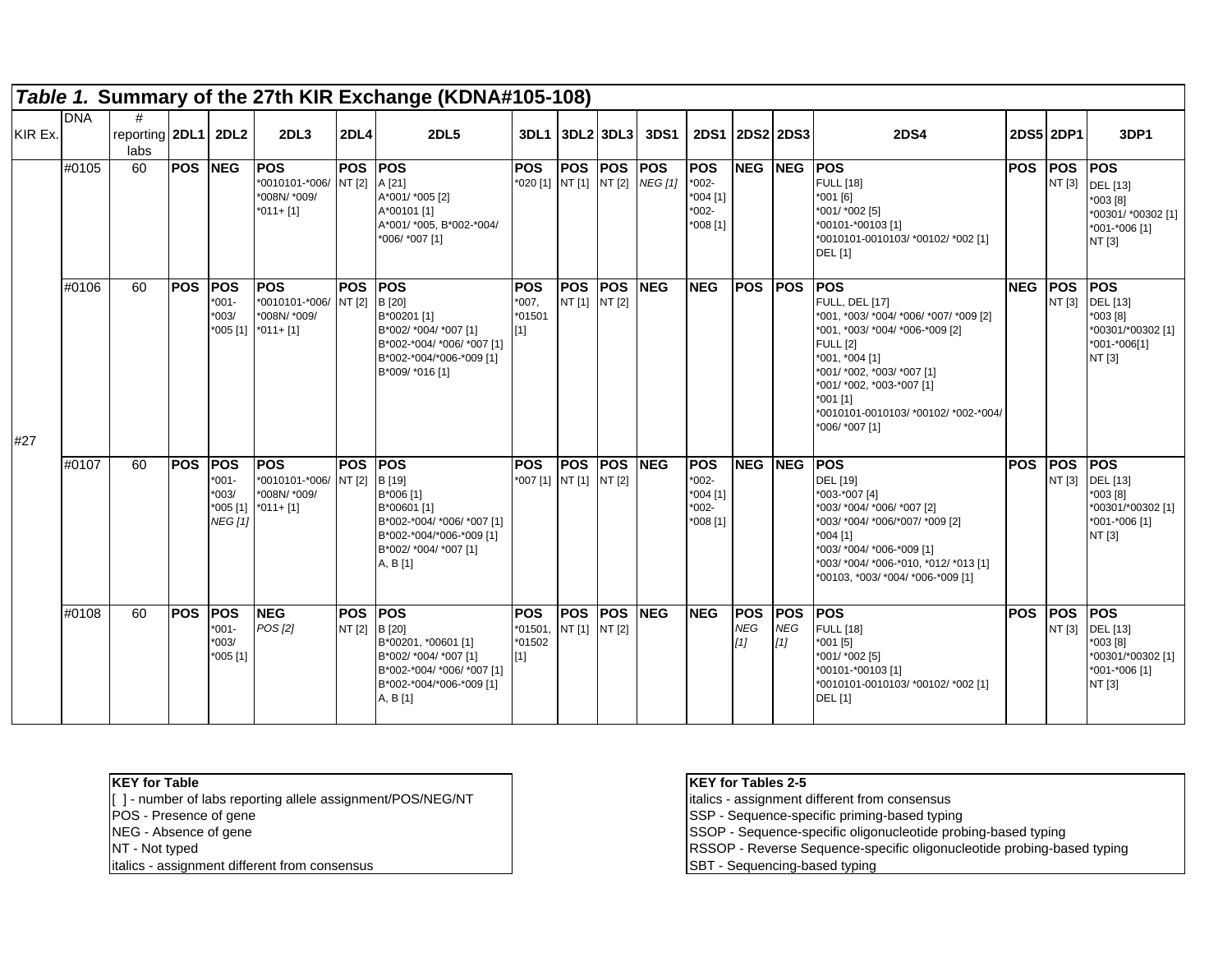| <b>2DL2</b><br>2DL3<br>3DS1<br><b>2DS1</b><br><b>2DS2</b><br><b>2DP1</b><br><b>CTR Investigator Name</b><br><b>2DL1</b><br><b>2DL4</b><br><b>2DL5</b><br>3DL1<br>3DL <sub>2</sub><br>3DL3<br><b>2DS3</b><br><b>2DS4</b><br><b>2DS5</b><br>3DP1<br><b>METHOD</b><br><b>POS</b><br><b>NEG</b><br>POS<br><b>POS</b><br><b>POS</b><br><b>POS</b><br><b>POS</b><br><b>POS</b><br><b>POS</b><br><b>NEG</b><br><b>NEG</b><br>*001/ *002<br><b>POS</b><br><b>POS</b><br>$*003$<br>5488 Adams, Sharon<br>A<br><b>SSP</b><br>POS<br>POS<br><b>NEG</b><br>POS<br>POS<br>POS<br>POS<br>POS<br>POS<br>POS<br><b>NEG</b><br><b>NEG</b><br>POS<br>POS<br>POS<br>POS<br>234 Amador, Alexandra<br>SSOP<br>POS<br>POS<br><b>POS</b><br>POS<br>POS<br>POS<br>POS<br>POS<br><b>NEG</b><br><b>NEG</b><br><b>POS</b><br><b>POS</b><br><b>NEG</b><br><b>FULL</b><br>DEL<br>SSOP,SSP<br>16 Askar, Medhat<br>A<br>POS<br><b>NEG</b><br>POS<br>POS<br>POS<br>POS<br>POS<br>POS<br>POS<br><b>NEG</b><br><b>NEG</b><br><b>FULL</b><br>POS<br><b>POS</b><br>$\overline{A}$<br><b>DEL</b><br><b>SSP</b><br>8050 Baxter-Lowe, Lee<br>POS<br>POS<br><b>NEG</b><br>POS<br><b>POS</b><br>POS<br>POS<br><b>POS</b><br><b>POS</b><br><b>POS</b><br><b>NEG</b><br><b>NEG</b><br>POS<br><b>POS</b><br><b>POS</b><br>POS<br>3224 Chen, Dong-Feng<br>SSP,SSOP<br>POS<br>POS<br>POS<br>POS<br><b>NEG</b><br>POS<br>POS<br>POS<br>POS<br>POS<br><b>NEG</b><br><b>NEG</b><br><b>FULL</b><br>POS<br><b>POS</b><br>POS<br><b>SSOP</b><br>1108 Clark, Traci<br>$*002 -$<br>POS<br>POS<br>POS<br>POS<br>$*008$<br><b>NEG</b><br>POS<br><b>POS</b><br><b>POS</b><br><b>NEG</b><br>POS<br>POS<br>A<br><b>NEG</b><br><b>FULL</b><br><b>DEL</b><br><b>SSP</b><br>3632 Colombe, Beth<br>POS<br>POS<br><b>NEG</b><br>POS<br>POS<br>POS<br>POS<br>POS<br>A*001/*005<br>POS<br>POS<br>POS<br><b>NEG</b><br>*001/ *002<br>$*003$<br><b>SSP</b><br>189 Crowe, Deborah<br><b>NEG</b> |
|----------------------------------------------------------------------------------------------------------------------------------------------------------------------------------------------------------------------------------------------------------------------------------------------------------------------------------------------------------------------------------------------------------------------------------------------------------------------------------------------------------------------------------------------------------------------------------------------------------------------------------------------------------------------------------------------------------------------------------------------------------------------------------------------------------------------------------------------------------------------------------------------------------------------------------------------------------------------------------------------------------------------------------------------------------------------------------------------------------------------------------------------------------------------------------------------------------------------------------------------------------------------------------------------------------------------------------------------------------------------------------------------------------------------------------------------------------------------------------------------------------------------------------------------------------------------------------------------------------------------------------------------------------------------------------------------------------------------------------------------------------------------------------------------------------------------------------------------------------------------------------------------------------------------------|
|                                                                                                                                                                                                                                                                                                                                                                                                                                                                                                                                                                                                                                                                                                                                                                                                                                                                                                                                                                                                                                                                                                                                                                                                                                                                                                                                                                                                                                                                                                                                                                                                                                                                                                                                                                                                                                                                                                                            |
|                                                                                                                                                                                                                                                                                                                                                                                                                                                                                                                                                                                                                                                                                                                                                                                                                                                                                                                                                                                                                                                                                                                                                                                                                                                                                                                                                                                                                                                                                                                                                                                                                                                                                                                                                                                                                                                                                                                            |
|                                                                                                                                                                                                                                                                                                                                                                                                                                                                                                                                                                                                                                                                                                                                                                                                                                                                                                                                                                                                                                                                                                                                                                                                                                                                                                                                                                                                                                                                                                                                                                                                                                                                                                                                                                                                                                                                                                                            |
|                                                                                                                                                                                                                                                                                                                                                                                                                                                                                                                                                                                                                                                                                                                                                                                                                                                                                                                                                                                                                                                                                                                                                                                                                                                                                                                                                                                                                                                                                                                                                                                                                                                                                                                                                                                                                                                                                                                            |
|                                                                                                                                                                                                                                                                                                                                                                                                                                                                                                                                                                                                                                                                                                                                                                                                                                                                                                                                                                                                                                                                                                                                                                                                                                                                                                                                                                                                                                                                                                                                                                                                                                                                                                                                                                                                                                                                                                                            |
|                                                                                                                                                                                                                                                                                                                                                                                                                                                                                                                                                                                                                                                                                                                                                                                                                                                                                                                                                                                                                                                                                                                                                                                                                                                                                                                                                                                                                                                                                                                                                                                                                                                                                                                                                                                                                                                                                                                            |
|                                                                                                                                                                                                                                                                                                                                                                                                                                                                                                                                                                                                                                                                                                                                                                                                                                                                                                                                                                                                                                                                                                                                                                                                                                                                                                                                                                                                                                                                                                                                                                                                                                                                                                                                                                                                                                                                                                                            |
|                                                                                                                                                                                                                                                                                                                                                                                                                                                                                                                                                                                                                                                                                                                                                                                                                                                                                                                                                                                                                                                                                                                                                                                                                                                                                                                                                                                                                                                                                                                                                                                                                                                                                                                                                                                                                                                                                                                            |
|                                                                                                                                                                                                                                                                                                                                                                                                                                                                                                                                                                                                                                                                                                                                                                                                                                                                                                                                                                                                                                                                                                                                                                                                                                                                                                                                                                                                                                                                                                                                                                                                                                                                                                                                                                                                                                                                                                                            |
|                                                                                                                                                                                                                                                                                                                                                                                                                                                                                                                                                                                                                                                                                                                                                                                                                                                                                                                                                                                                                                                                                                                                                                                                                                                                                                                                                                                                                                                                                                                                                                                                                                                                                                                                                                                                                                                                                                                            |
| POS<br>POS<br>POS<br><b>POS</b><br>POS<br>POS<br>POS<br><b>NEG</b><br><b>NEG</b><br>POS<br><b>POS</b><br><b>POS</b><br>$\overline{POS}$<br>POS<br><b>NEG</b><br>POS<br><b>SSOP</b><br>8039 Davidson, Maureen                                                                                                                                                                                                                                                                                                                                                                                                                                                                                                                                                                                                                                                                                                                                                                                                                                                                                                                                                                                                                                                                                                                                                                                                                                                                                                                                                                                                                                                                                                                                                                                                                                                                                                               |
| POS<br>POS<br>POS<br>POS<br>POS<br><b>NEG</b><br>POS<br>POS<br><b>POS</b><br><b>NEG</b><br>POS<br>POS<br><b>NEG</b><br><b>FULL</b><br><b>DEL</b><br><b>SSP</b><br>8051 Endres, Robert<br>Α                                                                                                                                                                                                                                                                                                                                                                                                                                                                                                                                                                                                                                                                                                                                                                                                                                                                                                                                                                                                                                                                                                                                                                                                                                                                                                                                                                                                                                                                                                                                                                                                                                                                                                                                 |
|                                                                                                                                                                                                                                                                                                                                                                                                                                                                                                                                                                                                                                                                                                                                                                                                                                                                                                                                                                                                                                                                                                                                                                                                                                                                                                                                                                                                                                                                                                                                                                                                                                                                                                                                                                                                                                                                                                                            |
|                                                                                                                                                                                                                                                                                                                                                                                                                                                                                                                                                                                                                                                                                                                                                                                                                                                                                                                                                                                                                                                                                                                                                                                                                                                                                                                                                                                                                                                                                                                                                                                                                                                                                                                                                                                                                                                                                                                            |
| $*0010101-$                                                                                                                                                                                                                                                                                                                                                                                                                                                                                                                                                                                                                                                                                                                                                                                                                                                                                                                                                                                                                                                                                                                                                                                                                                                                                                                                                                                                                                                                                                                                                                                                                                                                                                                                                                                                                                                                                                                |
| *006/*008N/                                                                                                                                                                                                                                                                                                                                                                                                                                                                                                                                                                                                                                                                                                                                                                                                                                                                                                                                                                                                                                                                                                                                                                                                                                                                                                                                                                                                                                                                                                                                                                                                                                                                                                                                                                                                                                                                                                                |
| POS<br>*009/ *011+<br>POS<br>POS<br>POS<br>POS<br>POS<br>POS<br><b>POS</b><br>POS<br><b>NEG</b><br><b>NEG</b><br><b>NEG</b><br><b>FULL</b><br><b>DEL</b><br><b>SSP</b><br>2549 Fagoaga, Omar<br>Α                                                                                                                                                                                                                                                                                                                                                                                                                                                                                                                                                                                                                                                                                                                                                                                                                                                                                                                                                                                                                                                                                                                                                                                                                                                                                                                                                                                                                                                                                                                                                                                                                                                                                                                          |
| POS<br>POS<br>POS<br>POS<br>POS<br>POS<br>POS<br>POS<br>POS<br><b>NEG</b><br><b>NEG</b><br>$*001$<br><b>POS</b><br>POS<br>POS<br><b>NEG</b><br><b>SSOP</b><br>8038 Fernandez-Vina&                                                                                                                                                                                                                                                                                                                                                                                                                                                                                                                                                                                                                                                                                                                                                                                                                                                                                                                                                                                                                                                                                                                                                                                                                                                                                                                                                                                                                                                                                                                                                                                                                                                                                                                                         |
| POS<br>POS<br>POS<br>POS<br>$*003$<br><b>SSP</b><br>POS<br><b>NEG</b><br>POS<br>POS<br>$\overline{A}$<br><b>POS</b><br><b>NEG</b><br><b>NEG</b><br>*001/ *002<br>POS<br><b>POS</b><br>762 Fischer&Mayr                                                                                                                                                                                                                                                                                                                                                                                                                                                                                                                                                                                                                                                                                                                                                                                                                                                                                                                                                                                                                                                                                                                                                                                                                                                                                                                                                                                                                                                                                                                                                                                                                                                                                                                     |
| POS<br>POS<br>POS<br>POS<br>POS<br>POS<br>POS<br>POS<br>POS<br><b>NEG</b><br>POS<br>POS<br><b>NEG</b><br><b>NEG</b><br>POS<br>POS<br><b>SSP</b><br>8047 Fuessel, Monika                                                                                                                                                                                                                                                                                                                                                                                                                                                                                                                                                                                                                                                                                                                                                                                                                                                                                                                                                                                                                                                                                                                                                                                                                                                                                                                                                                                                                                                                                                                                                                                                                                                                                                                                                    |
| POS<br>POS<br>POS<br>POS<br>POS<br>POS<br>POS<br><b>NEG</b><br><b>NEG</b><br>POS<br>POS<br><b>SSP</b><br>POS<br><b>NEG</b><br>POS<br>$*001$<br><b>POS</b><br>8026 Gardiner, Clair M.                                                                                                                                                                                                                                                                                                                                                                                                                                                                                                                                                                                                                                                                                                                                                                                                                                                                                                                                                                                                                                                                                                                                                                                                                                                                                                                                                                                                                                                                                                                                                                                                                                                                                                                                       |
| POS<br>POS<br>POS<br>POS<br>POS<br>POS<br><b>POS</b><br>POS<br>POS<br><b>NEG</b><br><b>NEG</b><br>POS<br>POS<br><b>POS</b><br>POS<br>SSP<br><b>NEG</b><br>8040 Gladman/Pellett/P                                                                                                                                                                                                                                                                                                                                                                                                                                                                                                                                                                                                                                                                                                                                                                                                                                                                                                                                                                                                                                                                                                                                                                                                                                                                                                                                                                                                                                                                                                                                                                                                                                                                                                                                           |
| POS<br><b>NEG</b><br>POS<br>POS<br>POS<br>POS<br>POS<br>POS<br>POS<br><b>NEG</b><br><b>NEG</b><br>POS<br>POS<br><b>POS</b><br>POS<br><b>SSP</b><br>4985 Graff,Ralph J.<br>A                                                                                                                                                                                                                                                                                                                                                                                                                                                                                                                                                                                                                                                                                                                                                                                                                                                                                                                                                                                                                                                                                                                                                                                                                                                                                                                                                                                                                                                                                                                                                                                                                                                                                                                                                |
| POS<br>POS<br>POS<br>POS<br>POS<br>POS<br>POS<br><b>NEG</b><br><b>NEG</b><br>POS<br>POS<br><b>POS</b><br>POS<br>SSP<br>POS<br><b>NEG</b><br>A<br>8022 Hedlund, Anna                                                                                                                                                                                                                                                                                                                                                                                                                                                                                                                                                                                                                                                                                                                                                                                                                                                                                                                                                                                                                                                                                                                                                                                                                                                                                                                                                                                                                                                                                                                                                                                                                                                                                                                                                        |
| POS<br>POS<br>POS<br>POS<br>POS<br>POS<br><b>POS</b><br>POS<br><b>NEG</b><br><b>NEG</b><br>POS<br>POS<br><b>POS</b><br>POS<br><b>SSP</b><br>1694 Hesse&Kissel<br>POS<br><b>NEG</b>                                                                                                                                                                                                                                                                                                                                                                                                                                                                                                                                                                                                                                                                                                                                                                                                                                                                                                                                                                                                                                                                                                                                                                                                                                                                                                                                                                                                                                                                                                                                                                                                                                                                                                                                         |
| POS<br>POS<br>POS<br>POS<br>POS<br>POS<br>POS<br><b>NEG</b><br><b>NEG</b><br>POS<br>POS<br>$*003$<br>POS<br><b>NEG</b><br><b>DEL</b><br><b>SSP</b><br>1461 Hidajat, M.<br>Α                                                                                                                                                                                                                                                                                                                                                                                                                                                                                                                                                                                                                                                                                                                                                                                                                                                                                                                                                                                                                                                                                                                                                                                                                                                                                                                                                                                                                                                                                                                                                                                                                                                                                                                                                |
| $\overline{A}$<br>POS<br>POS<br>POS<br>POS<br>POS<br><b>NEG</b><br><b>NEG</b><br>POS<br>POS<br>SSP<br>POS<br><b>NEG</b><br>POS<br>POS<br><b>FULL</b><br>DEL<br>3808 Hogan, Patrick                                                                                                                                                                                                                                                                                                                                                                                                                                                                                                                                                                                                                                                                                                                                                                                                                                                                                                                                                                                                                                                                                                                                                                                                                                                                                                                                                                                                                                                                                                                                                                                                                                                                                                                                         |
| POS<br>POS<br>POS<br>POS<br>POS<br>POS<br><b>NEG</b><br>POS<br>POS<br>POS<br>POS<br><b>NEG</b><br><b>NEG</b><br>POS<br><b>POS</b><br>POS<br>SSOP, SSP<br>5000 Hsu, Susan H.                                                                                                                                                                                                                                                                                                                                                                                                                                                                                                                                                                                                                                                                                                                                                                                                                                                                                                                                                                                                                                                                                                                                                                                                                                                                                                                                                                                                                                                                                                                                                                                                                                                                                                                                                |
| SSP, SSOP, SBT-                                                                                                                                                                                                                                                                                                                                                                                                                                                                                                                                                                                                                                                                                                                                                                                                                                                                                                                                                                                                                                                                                                                                                                                                                                                                                                                                                                                                                                                                                                                                                                                                                                                                                                                                                                                                                                                                                                            |
| POS<br><b>NEG</b><br>POS<br>POS<br>POS<br>POS<br>POS<br>POS<br>POS<br><b>NEG</b><br><b>NEG</b><br><b>FULL</b><br>POS<br><b>POS</b><br>POS<br>A*00101<br>2DL5<br>2344 Hurley&Hartzman                                                                                                                                                                                                                                                                                                                                                                                                                                                                                                                                                                                                                                                                                                                                                                                                                                                                                                                                                                                                                                                                                                                                                                                                                                                                                                                                                                                                                                                                                                                                                                                                                                                                                                                                       |
| POS<br><b>NEG</b><br>POS<br><b>POS</b><br>POS<br>POS<br>POS<br>POS<br>POS<br><b>NEG</b><br><b>NEG</b><br>POS<br>POS<br><b>POS</b><br>POS<br>3261 Iwaki, Yui<br>A<br><b>SSP</b>                                                                                                                                                                                                                                                                                                                                                                                                                                                                                                                                                                                                                                                                                                                                                                                                                                                                                                                                                                                                                                                                                                                                                                                                                                                                                                                                                                                                                                                                                                                                                                                                                                                                                                                                             |
| POS<br>POS<br>POS<br>POS<br>POS<br>POS<br>POS<br>POS<br>POS<br><b>NEG</b><br><b>NEG</b><br>POS<br>POS<br>POS<br>POS<br><b>SSOP</b><br>8035 Kanangat, Siva<br><b>NEG</b>                                                                                                                                                                                                                                                                                                                                                                                                                                                                                                                                                                                                                                                                                                                                                                                                                                                                                                                                                                                                                                                                                                                                                                                                                                                                                                                                                                                                                                                                                                                                                                                                                                                                                                                                                    |
| POS<br>POS<br>POS<br>POS<br>POS<br><b>NEG</b><br>POS<br><b>NEG</b><br>POS<br>POS<br>POS<br><b>NEG</b><br>POS<br><b>POS</b><br><b>POS</b><br>POS<br><b>SSP</b><br>4337 Kim, Tai-Gyu                                                                                                                                                                                                                                                                                                                                                                                                                                                                                                                                                                                                                                                                                                                                                                                                                                                                                                                                                                                                                                                                                                                                                                                                                                                                                                                                                                                                                                                                                                                                                                                                                                                                                                                                         |
| MULTIPLEX SSP,                                                                                                                                                                                                                                                                                                                                                                                                                                                                                                                                                                                                                                                                                                                                                                                                                                                                                                                                                                                                                                                                                                                                                                                                                                                                                                                                                                                                                                                                                                                                                                                                                                                                                                                                                                                                                                                                                                             |
| POS<br><b>NEG</b><br>POS<br>POS<br>POS<br>POS<br>POS<br>POS<br>POS<br>POS<br><b>NEG</b><br><b>NEG</b><br><b>FULL</b><br>POS<br><b>NT</b><br><b>SSP</b><br><b>NT</b><br>8046 Kusnierczyk, Piot                                                                                                                                                                                                                                                                                                                                                                                                                                                                                                                                                                                                                                                                                                                                                                                                                                                                                                                                                                                                                                                                                                                                                                                                                                                                                                                                                                                                                                                                                                                                                                                                                                                                                                                              |
| POS<br>POS<br>POS<br>POS<br>POS<br>POS<br>POS<br>POS<br>POS<br>POS<br><b>NEG</b><br>POS<br>POS<br><b>NEG</b><br><b>NEG</b><br>POS<br><b>SSOP</b><br>8071 Kwok, Janette                                                                                                                                                                                                                                                                                                                                                                                                                                                                                                                                                                                                                                                                                                                                                                                                                                                                                                                                                                                                                                                                                                                                                                                                                                                                                                                                                                                                                                                                                                                                                                                                                                                                                                                                                     |
| POS<br><b>POS</b><br>POS<br>POS<br><b>POS</b><br><b>POS</b><br><b>NEG</b><br>POS<br><b>POS</b><br>$*003$<br>791 Lacelle, Chantale<br>POS<br><b>NEG</b><br>A<br>POS<br><b>NEG</b><br>*001/ *002<br><b>SSP</b>                                                                                                                                                                                                                                                                                                                                                                                                                                                                                                                                                                                                                                                                                                                                                                                                                                                                                                                                                                                                                                                                                                                                                                                                                                                                                                                                                                                                                                                                                                                                                                                                                                                                                                               |
| POS<br>POS<br>POS<br>POS<br>POS<br>POS<br>POS<br><b>NEG</b><br><b>NEG</b><br>POS<br>POS<br>POS<br>POS<br>POS<br><b>NEG</b><br><b>POS</b><br><b>SSOP</b><br>278 Lee, Jar-How                                                                                                                                                                                                                                                                                                                                                                                                                                                                                                                                                                                                                                                                                                                                                                                                                                                                                                                                                                                                                                                                                                                                                                                                                                                                                                                                                                                                                                                                                                                                                                                                                                                                                                                                                |
| POS<br>POS<br>POS<br>POS<br>POS<br>POS<br>POS<br>POS<br>POS<br>POS<br><b>NEG</b><br><b>NEG</b><br><b>FULL</b><br><b>DEL</b><br><b>SSP</b><br>8069 Maha, George<br><b>NEG</b><br>$\overline{A}$                                                                                                                                                                                                                                                                                                                                                                                                                                                                                                                                                                                                                                                                                                                                                                                                                                                                                                                                                                                                                                                                                                                                                                                                                                                                                                                                                                                                                                                                                                                                                                                                                                                                                                                             |
| POS<br>POS<br>POS<br>POS<br>POS<br>POS<br>POS<br>POS<br><b>NEG</b><br><b>NEG</b><br>POS<br>POS<br>$\overline{POS}$<br>POS<br><b>NEG</b><br>POS<br>SSP,SSOP<br>8067 Marino, Susan R.                                                                                                                                                                                                                                                                                                                                                                                                                                                                                                                                                                                                                                                                                                                                                                                                                                                                                                                                                                                                                                                                                                                                                                                                                                                                                                                                                                                                                                                                                                                                                                                                                                                                                                                                        |
| POS<br>POS<br>POS<br>POS<br>POS<br>POS<br>POS<br>POS<br>POS<br>POS<br><b>NEG</b><br><b>NEG</b><br>$*001$<br>POS<br>$*003$<br><b>SSP</b><br>5142 Marsh, Steven<br><b>NEG</b>                                                                                                                                                                                                                                                                                                                                                                                                                                                                                                                                                                                                                                                                                                                                                                                                                                                                                                                                                                                                                                                                                                                                                                                                                                                                                                                                                                                                                                                                                                                                                                                                                                                                                                                                                |
| POS<br>POS<br>POS<br>POS<br>POS<br>POS<br><b>SSP</b><br>POS<br><b>NEG</b><br>POS<br>POS<br>POS<br>POS<br><b>NEG</b><br><b>NEG</b><br>POS<br>POS<br>8073 Mats, Bengtsson                                                                                                                                                                                                                                                                                                                                                                                                                                                                                                                                                                                                                                                                                                                                                                                                                                                                                                                                                                                                                                                                                                                                                                                                                                                                                                                                                                                                                                                                                                                                                                                                                                                                                                                                                    |
| POS<br>POS<br><b>NEG</b><br>POS<br>POS<br>POS<br><b>SSP</b><br>POS<br>POS<br>POS<br>POS<br>POS<br>POS<br>NEG<br><b>NEG</b><br>POS<br>733 Mytilineos, Joanni<br><b>NEG</b>                                                                                                                                                                                                                                                                                                                                                                                                                                                                                                                                                                                                                                                                                                                                                                                                                                                                                                                                                                                                                                                                                                                                                                                                                                                                                                                                                                                                                                                                                                                                                                                                                                                                                                                                                  |
| POS<br><b>NEG</b><br>POS<br>POS<br>POS<br>POS<br>POS<br>POS<br>POS<br>POS<br><b>NEG</b><br><b>NEG</b><br>POS<br>POS<br>POS<br>POS<br><b>SSP</b><br>3966 Permpikul&Vejba                                                                                                                                                                                                                                                                                                                                                                                                                                                                                                                                                                                                                                                                                                                                                                                                                                                                                                                                                                                                                                                                                                                                                                                                                                                                                                                                                                                                                                                                                                                                                                                                                                                                                                                                                    |
| POS<br>POS<br>POS<br>POS<br>POS<br>POS<br>POS<br>POS<br>POS<br><b>NEG</b><br><b>NEG</b><br>$*001$<br>POS<br>POS<br>POS<br><b>SSOP</b><br>8030 Poulton, Kay V.<br><b>NEG</b>                                                                                                                                                                                                                                                                                                                                                                                                                                                                                                                                                                                                                                                                                                                                                                                                                                                                                                                                                                                                                                                                                                                                                                                                                                                                                                                                                                                                                                                                                                                                                                                                                                                                                                                                                |
| POS<br>POS<br>POS<br>POS<br>POS<br>POS<br><b>NEG</b><br>$\overline{POS}$<br>POS<br><b>NEG</b><br>POS<br>POS<br><b>NEG</b><br><b>FULL</b><br>POS<br><b>POS</b><br>8057 Ray&Balazs                                                                                                                                                                                                                                                                                                                                                                                                                                                                                                                                                                                                                                                                                                                                                                                                                                                                                                                                                                                                                                                                                                                                                                                                                                                                                                                                                                                                                                                                                                                                                                                                                                                                                                                                           |
| POS<br>POS<br>POS<br>POS<br>POS<br>POS<br>POS<br>POS<br>$\overline{POS}$<br><b>SSOP</b><br>3753 Reed&Rajalingam<br>POS<br><b>NEG</b><br>POS<br>POS<br>POS<br><b>NEG</b><br><b>NEG</b>                                                                                                                                                                                                                                                                                                                                                                                                                                                                                                                                                                                                                                                                                                                                                                                                                                                                                                                                                                                                                                                                                                                                                                                                                                                                                                                                                                                                                                                                                                                                                                                                                                                                                                                                      |
| POS<br><b>NEG</b><br>POS<br>POS<br>POS<br>POS<br>POS<br><b>POS</b><br>POS<br>POS<br><b>NEG</b><br><b>NEG</b><br>POS<br><b>POS</b><br>$*003$<br>8064 Roberts, Chrissy<br>$*001$<br>WGA-SSP                                                                                                                                                                                                                                                                                                                                                                                                                                                                                                                                                                                                                                                                                                                                                                                                                                                                                                                                                                                                                                                                                                                                                                                                                                                                                                                                                                                                                                                                                                                                                                                                                                                                                                                                  |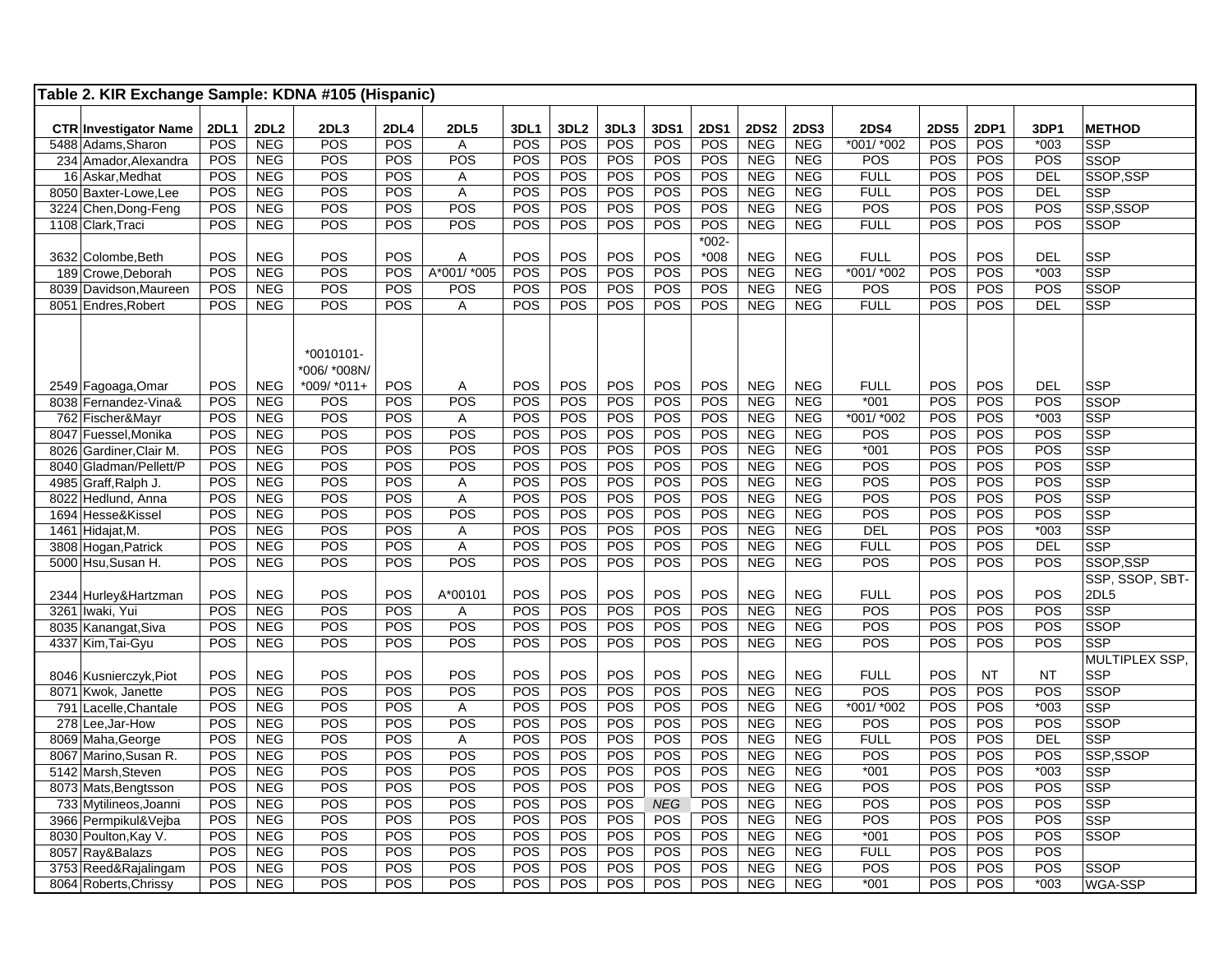| Table 2. KIR Exchange Sample: KDNA #105 (Hispanic) |             |             |                  |             |              |             |                  |            |            |             |             |             |             |             |             |               |                      |
|----------------------------------------------------|-------------|-------------|------------------|-------------|--------------|-------------|------------------|------------|------------|-------------|-------------|-------------|-------------|-------------|-------------|---------------|----------------------|
|                                                    |             |             |                  |             |              |             |                  |            |            |             |             |             |             |             |             |               |                      |
| <b>CTR Investigator Name</b>                       | <b>2DL1</b> | <b>2DL2</b> | 2DL <sub>3</sub> | <b>2DL4</b> | <b>2DL5</b>  | <b>3DL1</b> | 3DL <sub>2</sub> | 3DL3       | 3DS1       | <b>2DS1</b> | <b>2DS2</b> | <b>2DS3</b> | <b>2DS4</b> | <b>2DS5</b> | <b>2DP1</b> | 3DP1          | <b>METHOD</b>        |
| 8060 Rost&Klein                                    | POS         | <b>NEG</b>  | POS              | <b>POS</b>  | POS          | <b>POS</b>  | <b>POS</b>       | <b>POS</b> | <b>POS</b> | POS         | <b>NEG</b>  | <b>NEG</b>  | POS         | <b>POS</b>  | <b>POS</b>  | POS           | <b>SSOP</b>          |
| 4251 Schiller, Jennifer                            | POS         | <b>NEG</b>  | POS              | POS         | POS          | POS         | POS              | POS        | POS        | POS         | <b>NEG</b>  | <b>NEG</b>  | POS         | <b>POS</b>  | <b>POS</b>  | POS           | <b>SSOP</b>          |
| 3410 Schroeder, M.L                                | POS         | <b>NEG</b>  | POS              | <b>POS</b>  | A            | POS         | <b>POS</b>       | <b>POS</b> | POS        | POS         | <b>NEG</b>  | <b>NEG</b>  | <b>FULL</b> | <b>POS</b>  | <b>POS</b>  | <b>DEL</b>    | <b>SSP</b>           |
| 1426 Senitzer David                                | POS         | <b>NEG</b>  | POS              | POS         | POS          | $*020$      | <b>POS</b>       | <b>POS</b> | <b>POS</b> | POS         | <b>NEG</b>  | <b>NEG</b>  | <b>FULL</b> | <b>POS</b>  | <b>POS</b>  | POS           | MULTIPLEX-SSP        |
| 769 Tavoularis, Sofia                              | <b>POS</b>  | <b>NEG</b>  | POS              | <b>POS</b>  | Α            | <b>POS</b>  | <b>POS</b>       | <b>POS</b> | <b>POS</b> | POS         | <b>NEG</b>  | <b>NEG</b>  | <b>FULL</b> | <b>POS</b>  | <b>POS</b>  | <b>POS</b>    | SSOP.SSP             |
|                                                    |             |             |                  |             |              |             |                  |            |            |             |             |             |             |             |             |               |                      |
|                                                    |             |             |                  |             | A*001/ *005. |             |                  |            |            |             |             |             | $*0010101-$ |             |             |               |                      |
|                                                    |             |             |                  |             | B*002-*004/  |             |                  |            |            |             |             |             | 0010103/    |             |             | $*00301/$     |                      |
| 747 Tiercy, Jean-Marie                             | POS         | <b>NEG</b>  | POS              | <b>POS</b>  | *006/ *007   | <b>POS</b>  | <b>POS</b>       | <b>POS</b> | <b>POS</b> | POS         | <b>NEG</b>  | <b>NEG</b>  | *00102/*002 | <b>POS</b>  | <b>POS</b>  | *00302        | <b>SSP</b>           |
| 5451 Tilanus.Marcel                                | POS         | <b>NEG</b>  | POS              | <b>POS</b>  | POS          | POS         | <b>POS</b>       | POS        | <b>POS</b> | POS         | <b>NEG</b>  | <b>NEG</b>  | POS         | <b>POS</b>  | POS         | <b>POS</b>    | <b>SSOP</b>          |
| Trachtenberg, Eliz<br>4021                         | POS         | <b>NEG</b>  | <b>POS</b>       | <b>POS</b>  | POS          | <b>POS</b>  | <b>POS</b>       | <b>POS</b> | POS        | POS         | <b>NEG</b>  | <b>NEG</b>  | POS         | <b>POS</b>  | <b>POS</b>  | POS           | <b>SSP</b>           |
| 8024 Trowsdale, John                               | <b>POS</b>  | <b>NEG</b>  | <b>POS</b>       | <b>NT</b>   | POS          | <b>POS</b>  | <b>NT</b>        | <b>NT</b>  | <b>POS</b> | POS         | <b>NEG</b>  | <b>NEG</b>  | <b>FULL</b> | <b>POS</b>  | <b>POS</b>  | DEL           | <b>SSP</b>           |
|                                                    |             |             |                  |             |              |             |                  |            |            | $*002 -$    |             |             |             |             |             |               |                      |
| 5462 Turner.E.V.                                   | POS         | <b>NEG</b>  | <b>POS</b>       | POS         | A*001/ *005  | POS         | <b>POS</b>       | <b>POS</b> | POS        | $*004$      | <b>NEG</b>  | <b>NEG</b>  | $*001$      | <b>POS</b>  | <b>POS</b>  | *001-*006 SSP |                      |
| 8053 Tyan, Dolly                                   | POS         | <b>NEG</b>  | <b>POS</b>       | <b>POS</b>  | A            | POS         | <b>POS</b>       | POS        | <b>POS</b> | POS         | <b>NEG</b>  | <b>NEG</b>  | *001/ *002  | <b>POS</b>  | POS         | $*003$        | <b>SSP</b>           |
| 8028 Uhrberg, Markus                               | POS         | <b>NEG</b>  | POS              | <b>NT</b>   | POS          | <b>POS</b>  | POS              | <b>NT</b>  | POS        | POS         | <b>NEG</b>  | <b>NEG</b>  | POS         | <b>POS</b>  | <b>NT</b>   | <b>NT</b>     | <b>SSP</b>           |
| 3775 Vidan-Jeras.Blan                              | POS         | <b>NEG</b>  | POS              | <b>POS</b>  | A            | <b>POS</b>  | <b>POS</b>       | <b>POS</b> | POS        | POS         | <b>NEG</b>  | <b>NEG</b>  | POS         | <b>POS</b>  | <b>POS</b>  | POS           | <b>SSP</b>           |
| 8023 Vilches, Carlos                               | <b>POS</b>  | <b>NEG</b>  | POS              | <b>POS</b>  | POS          | <b>POS</b>  | <b>POS</b>       | <b>POS</b> | <b>POS</b> | POS         | <b>NEG</b>  | <b>NEG</b>  | <b>FULL</b> | <b>POS</b>  | <b>POS</b>  | DEL           | <b>SSP</b>           |
|                                                    |             |             |                  |             |              |             |                  |            |            |             |             |             | $*00101-$   |             |             |               |                      |
| 705 Watkins, David I.                              | <b>POS</b>  | <b>NEG</b>  | <b>POS</b>       | <b>POS</b>  | POS          | <b>POS</b>  | <b>POS</b>       | <b>POS</b> | <b>POS</b> | POS         | <b>NEG</b>  | <b>NEG</b>  | $*00103$    | <b>POS</b>  | <b>POS</b>  | POS           | <b>SSOP</b>          |
| 3186 Watson.Narelle                                | POS         | <b>NEG</b>  | POS              | <b>POS</b>  | POS          | POS         | POS              | <b>POS</b> | POS        | POS         | <b>NEG</b>  | <b>NEG</b>  | POS         | <b>POS</b>  | POS         | POS           | <b>SSP</b>           |
| 124 Witt, Campbell                                 | POS         | <b>NEG</b>  | POS              | <b>POS</b>  | POS          | POS         | <b>POS</b>       | POS        | POS        | POS         | <b>NEG</b>  | <b>NEG</b>  | <b>POS</b>  | <b>POS</b>  | <b>NT</b>   | <b>NT</b>     | <b>MULTIPLEX SSP</b> |
| 1466 Yu, Neng                                      | POS         | <b>NEG</b>  | POS              | <b>POS</b>  | Α            | <b>POS</b>  | <b>POS</b>       | <b>POS</b> | <b>POS</b> | POS         | <b>NEG</b>  | <b>NEG</b>  | <b>FULL</b> | <b>POS</b>  | POS         | <b>DEL</b>    | SSOP,SSP             |
| 5282 Yu, Neng                                      | POS         | <b>NEG</b>  | POS              | <b>POS</b>  | Α            | <b>POS</b>  | <b>POS</b>       | <b>POS</b> | POS        | POS         | <b>NEG</b>  | <b>NEG</b>  | <b>FULL</b> | <b>POS</b>  | <b>POS</b>  | <b>DEL</b>    | <b>SSP</b>           |
| 713 Zachary, Andrea                                | POS         | <b>NEG</b>  | POS              | <b>POS</b>  | A            | POS         | <b>POS</b>       | <b>POS</b> | POS        | POS         | <b>NEG</b>  | <b>NEG</b>  | POS         | <b>POS</b>  | <b>POS</b>  | <b>DEL</b>    | <b>SSP</b>           |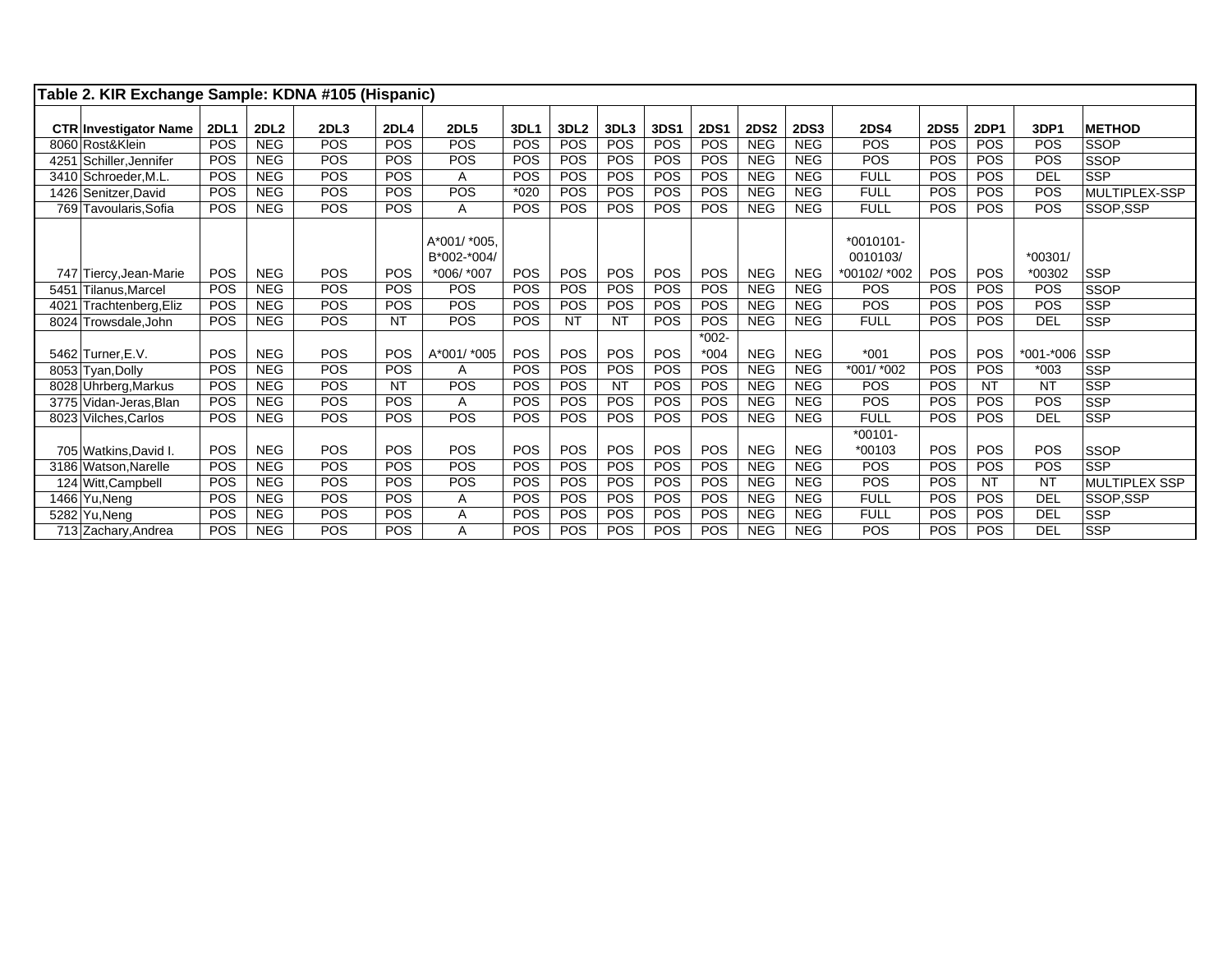| Table 3. KIR Exchange Sample: KDNA #106 (Black)    |                    |            |                         |                    |                               |                           |                         |             |                    |                           |                    |                    |                    |                           |             |                |                             |
|----------------------------------------------------|--------------------|------------|-------------------------|--------------------|-------------------------------|---------------------------|-------------------------|-------------|--------------------|---------------------------|--------------------|--------------------|--------------------|---------------------------|-------------|----------------|-----------------------------|
|                                                    |                    | 2DL2       |                         |                    |                               |                           |                         |             |                    |                           |                    |                    |                    |                           |             |                |                             |
| <b>CTR Investigator Name</b><br>5488 Adams, Sharon | <b>2DL1</b><br>POS | POS        | 2DL <sub>3</sub><br>POS | <b>2DL4</b><br>POS | <b>2DL5</b><br>$\overline{B}$ | <b>3DL1</b><br><b>POS</b> | 3DL <sub>2</sub><br>POS | 3DL3<br>POS | 3DS1<br><b>NEG</b> | <b>2DS1</b><br><b>NEG</b> | <b>2DS2</b><br>POS | <b>2DS3</b><br>POS | <b>2DS4</b><br>POS | <b>2DS5</b><br><b>NEG</b> | 2DP1<br>POS | 3DP1<br>$*003$ | <b>METHOD</b><br><b>SSP</b> |
| 234 Amador, Alexandra                              | POS                | POS        | POS                     | POS                | POS                           | POS                       | POS                     | POS         | <b>NEG</b>         | <b>NEG</b>                | <b>POS</b>         | POS                | POS                | <b>NEG</b>                | POS         | POS            | <b>SSOP</b>                 |
| 16 Askar, Medhat                                   | POS                | POS        | POS                     | POS                | В                             | POS                       | POS                     | POS         | <b>NEG</b>         | <b>NEG</b>                | POS                | POS                | FULL, DEL          | <b>NEG</b>                | POS         | <b>DEL</b>     | SSOP.SSP                    |
| 8050 Baxter-Lowe, Lee                              | POS                | POS        | POS                     | POS                | $\overline{B}$                | POS                       | POS                     | POS         | <b>NEG</b>         | <b>NEG</b>                | POS                | POS                | POS                | <b>NEG</b>                | POS         | DEL            | <b>SSP</b>                  |
| 3224 Chen, Dong-Feng                               | POS                | <b>POS</b> | POS                     | <b>POS</b>         | POS                           | POS                       | POS                     | POS         | <b>NEG</b>         | <b>NEG</b>                | <b>POS</b>         | POS                | POS                | <b>NEG</b>                | POS         | POS            | SSP,SSOP                    |
| 1108 Clark, Traci                                  | POS                | POS        | POS                     | POS                | POS                           | POS                       | POS                     | POS         | <b>NEG</b>         | <b>NEG</b>                | <b>POS</b>         | <b>POS</b>         | FULL, DEL          | <b>NEG</b>                | <b>POS</b>  | POS            | <b>SSOP</b>                 |
| 3632 Colombe, Beth                                 | POS                | POS        | <b>POS</b>              | <b>POS</b>         | $\overline{\mathsf{B}}$       | <b>POS</b>                | POS                     | POS         | <b>NEG</b>         | <b>NEG</b>                | POS                | POS                | FULL, DEL          | <b>NEG</b>                | <b>POS</b>  | <b>DEL</b>     | <b>SSP</b>                  |
|                                                    |                    |            |                         |                    | B*002/ *004/                  |                           |                         |             |                    |                           |                    |                    |                    |                           |             |                |                             |
| 189 Crowe.Deborah                                  | POS                | POS        | POS                     | POS                | *007                          | POS                       | POS                     | POS         | NEG                | <b>NEG</b>                | <b>POS</b>         | POS                | POS                | <b>NEG</b>                | <b>POS</b>  | $*003$         | <b>SSP</b>                  |
| 8039 Davidson, Maureen                             | POS                | POS        | POS                     | POS                | POS                           | POS                       | POS                     | POS         | <b>NEG</b>         | <b>NEG</b>                | POS                | POS                | POS                | <b>NEG</b>                | POS         | <b>POS</b>     | <b>SSOP</b>                 |
| 8051 Endres, Robert                                | <b>POS</b>         | POS        | POS                     | POS                | POS                           | POS                       | POS                     | POS         | <b>NEG</b>         | <b>NEG</b>                | <b>POS</b>         | POS                | <b>FULL</b>        | <b>NEG</b>                | POS         | <b>DEL</b>     | <b>SSP</b>                  |
|                                                    |                    |            |                         |                    |                               |                           |                         |             |                    |                           |                    |                    |                    |                           |             |                |                             |
|                                                    |                    |            | $*0010101-$             |                    |                               |                           |                         |             |                    |                           |                    |                    |                    |                           |             |                |                             |
|                                                    |                    |            | *006/*008N/             |                    |                               |                           |                         |             |                    |                           |                    |                    |                    |                           |             |                |                             |
| 2549 Fagoaga, Omar                                 | POS                | POS        | *009/ *011+             | POS                | B                             | POS                       | POS                     | POS         | <b>NEG</b>         | <b>NEG</b>                | POS                | POS                | FULL, DEL          | <b>NEG</b>                | <b>POS</b>  | <b>DEL</b>     | <b>SSP</b>                  |
| 8038 Fernandez-Vina&                               | POS                | POS        | <b>POS</b>              | POS                | POS                           | POS                       | POS                     | POS         | <b>NEG</b>         | <b>NEG</b>                | POS                | POS                | $*001, *004$       | <b>NEG</b>                | POS         | POS            | <b>SSOP</b>                 |
| 762 Fischer&Mayr                                   | POS                | POS        | POS                     | POS                | $\overline{B}$                | POS                       | POS                     | POS         | <b>NEG</b>         | <b>NEG</b>                | POS                | POS                | <b>POS</b>         | <b>NEG</b>                | POS         | $*003$         | <b>SSP</b>                  |
| 8047 Fuessel, Monika                               | <b>POS</b>         | POS        | POS                     | <b>POS</b>         | POS                           | POS                       | POS                     | POS         | <b>NEG</b>         | <b>NEG</b>                | POS                | POS                | POS                | <b>NEG</b>                | POS         | POS            | <b>SSP</b>                  |
| 8026 Gardiner, Clair M.                            | POS                | POS        | POS                     | POS                | POS                           | POS                       | POS                     | POS         | <b>NEG</b>         | <b>NEG</b>                | POS                | POS                | $*001$             | <b>NEG</b>                | POS         | POS            | <b>SSP</b>                  |
| 8040 Gladman/Pellett/P                             | <b>POS</b>         | POS        | POS                     | <b>POS</b>         | POS                           | <b>POS</b>                | POS                     | POS         | <b>NEG</b>         | <b>NEG</b>                | POS                | POS                | POS                | <b>NEG</b>                | POS         | POS            | <b>SSP</b>                  |
| 4985 Graff, Ralph J.                               | POS                | POS        | POS                     | POS                | $\sf B$                       | POS                       | POS                     | POS         | <b>NEG</b>         | <b>NEG</b>                | POS                | POS                | POS                | <b>NEG</b>                | POS         | POS            | <b>SSP</b>                  |
| 8022 Hedlund, Anna                                 | POS                | POS        | POS                     | POS                | $\overline{B}$                | POS                       | POS                     | POS         | <b>NEG</b>         | <b>NEG</b>                | POS                | POS                | POS                | <b>NEG</b>                | POS         | POS            | <b>SSP</b>                  |
| 1694 Hesse&Kissel                                  | POS                | POS        | POS                     | POS                | POS                           | POS                       | POS                     | POS         | <b>NEG</b>         | <b>NEG</b>                | <b>POS</b>         | POS                | POS                | <b>NEG</b>                | POS         | POS            | <b>SSP</b>                  |
| 1461 Hidajat, M.                                   | POS                | POS        | POS                     | POS                | B                             | POS                       | POS                     | POS         | <b>NEG</b>         | <b>NEG</b>                | POS                | POS                | <b>FULL</b>        | <b>NEG</b>                | POS         | $*003$         | <b>SSP</b>                  |
| 3808 Hogan, Patrick                                | POS                | POS        | POS                     | POS                | B                             | POS                       | POS                     | POS         | <b>NEG</b>         | <b>NEG</b>                | POS                | POS                | FULL, DEL          | <b>NEG</b>                | POS         | <b>DEL</b>     | <b>SSP</b>                  |
| 5000 Hsu, Susan H.                                 | POS                | POS        | POS                     | POS                | POS                           | POS                       | POS                     | POS         | <b>NEG</b>         | <b>NEG</b>                | POS                | POS                | <b>POS</b>         | <b>NEG</b>                | POS         | POS            | SSOP,SSP                    |
|                                                    |                    |            |                         |                    |                               |                           |                         |             |                    |                           |                    |                    |                    |                           |             |                | SSP, SSOP, SBT-             |
| 2344 Hurley& Hartzman                              | POS                | POS        | POS                     | POS                | B*00201                       | POS                       | POS                     | POS         | <b>NEG</b>         | <b>NEG</b>                | POS                | POS                | FULL, DEL          | <b>NEG</b>                | <b>POS</b>  | POS            | 2DL5                        |
| 3261 Iwaki, Yui                                    | POS                | <b>POS</b> | POS                     | POS                | B                             | POS                       | POS                     | POS         | <b>NEG</b>         | <b>NEG</b>                | <b>POS</b>         | <b>POS</b>         | POS                | <b>NEG</b>                | POS         | <b>POS</b>     | <b>SSP</b>                  |
| 8035 Kanangat, Siva                                | POS                | POS        | POS                     | POS                | POS                           | POS                       | POS                     | POS         | <b>NEG</b>         | <b>NEG</b>                | POS                | POS                | POS                | <b>NEG</b>                | <b>POS</b>  | POS            | <b>SSOP</b>                 |
| 4337 Kim, Tai-Gyu                                  | POS                | POS        | POS                     | POS                | POS                           | POS                       | POS                     | POS         | <b>NEG</b>         | <b>NEG</b>                | POS                | POS                | POS                | <b>NEG</b>                | <b>POS</b>  | <b>POS</b>     | <b>SSP</b>                  |
|                                                    |                    |            |                         |                    |                               |                           |                         |             |                    |                           |                    |                    |                    |                           |             |                | MULTIPLEX SSP,              |
| 8046 Kusnierczyk, Piot                             | POS                | POS        | POS                     | POS                | POS                           | POS                       | POS                     | POS         | <b>NEG</b>         | <b>NEG</b>                | <b>POS</b>         | <b>POS</b>         | FULL, DEL          | <b>NEG</b>                | <b>NT</b>   | <b>NT</b>      | <b>SSP</b>                  |
| 8071 Kwok, Janette                                 | POS                | POS        | POS                     | POS                | POS                           | POS                       | POS                     | POS         | <b>NEG</b>         | <b>NEG</b>                | <b>POS</b>         | POS                | <b>POS</b>         | <b>NEG</b>                | <b>POS</b>  | POS            | <b>SSOP</b>                 |
|                                                    |                    |            |                         |                    |                               |                           |                         |             |                    |                           |                    |                    |                    |                           |             |                |                             |
|                                                    |                    |            |                         |                    |                               |                           |                         |             |                    |                           |                    |                    | *001/ *002,        |                           |             |                |                             |
| 791 Lacelle. Chantale                              | POS                | POS        | POS                     | POS                | B                             | POS                       | POS                     | POS         | <b>NEG</b>         | <b>NEG</b>                | POS                | POS                | *003/ *007         | <b>NEG</b>                | <b>POS</b>  | $*003$         | <b>SSP</b>                  |
| 278 Lee, Jar-How                                   | POS                | POS        | POS                     | POS                | POS                           | POS                       | POS                     | POS         | <b>NEG</b>         | <b>NEG</b>                | <b>POS</b>         | POS                | <b>POS</b>         | <b>NEG</b>                | POS         | POS            | <b>SSOP</b>                 |
| 8069 Maha, George                                  | POS                | POS        | POS                     | POS                | $\sf B$                       | POS                       | POS                     | POS         | <b>NEG</b>         | <b>NEG</b>                | POS                | <b>POS</b>         | FULL, DEL          | <b>NEG</b>                | POS         | DEL            | <b>SSP</b>                  |
| 8067 Marino, Susan R.                              | POS                | POS        | POS                     | POS                | POS                           | POS                       | POS                     | POS         | <b>NEG</b>         | <b>NEG</b>                | <b>POS</b>         | POS                | <b>POS</b>         | <b>NEG</b>                | <b>POS</b>  | POS            | SSP,SSOP                    |
|                                                    |                    |            |                         |                    |                               |                           |                         |             |                    |                           |                    |                    |                    |                           |             |                |                             |
|                                                    |                    |            |                         |                    |                               |                           |                         |             |                    |                           |                    |                    |                    |                           |             |                |                             |
|                                                    |                    |            |                         |                    |                               |                           |                         |             |                    |                           |                    |                    | *001. *003/        |                           |             |                |                             |
|                                                    |                    |            |                         |                    |                               |                           |                         |             |                    |                           |                    |                    | *004/ *006/        |                           |             |                |                             |
| 5142 Marsh, Steven                                 | POS                | POS        | POS                     | POS                | POS                           | POS                       | POS                     | POS         | <b>NEG</b>         | <b>NEG</b>                | <b>POS</b>         | <b>POS</b>         | *007/ *009         | <b>NEG</b>                | POS         | $*003$         | <b>SSP</b>                  |
| 8073 Mats, Bengtsson                               | POS                | POS        | POS                     | POS                | POS                           | POS                       | POS                     | POS         | <b>NEG</b>         | <b>NEG</b>                | POS                | POS                | <b>POS</b>         | <b>NEG</b>                | <b>POS</b>  | POS            | <b>SSP</b>                  |
| 733 Mytilineos, Joanni                             | <b>POS</b>         | <b>POS</b> | POS                     | <b>POS</b>         | POS                           | <b>POS</b>                | POS                     | POS         | <b>NEG</b>         | <b>NEG</b>                | <b>POS</b>         | <b>POS</b>         | POS                | <b>NEG</b>                | <b>POS</b>  | <b>POS</b>     | <b>SSP</b>                  |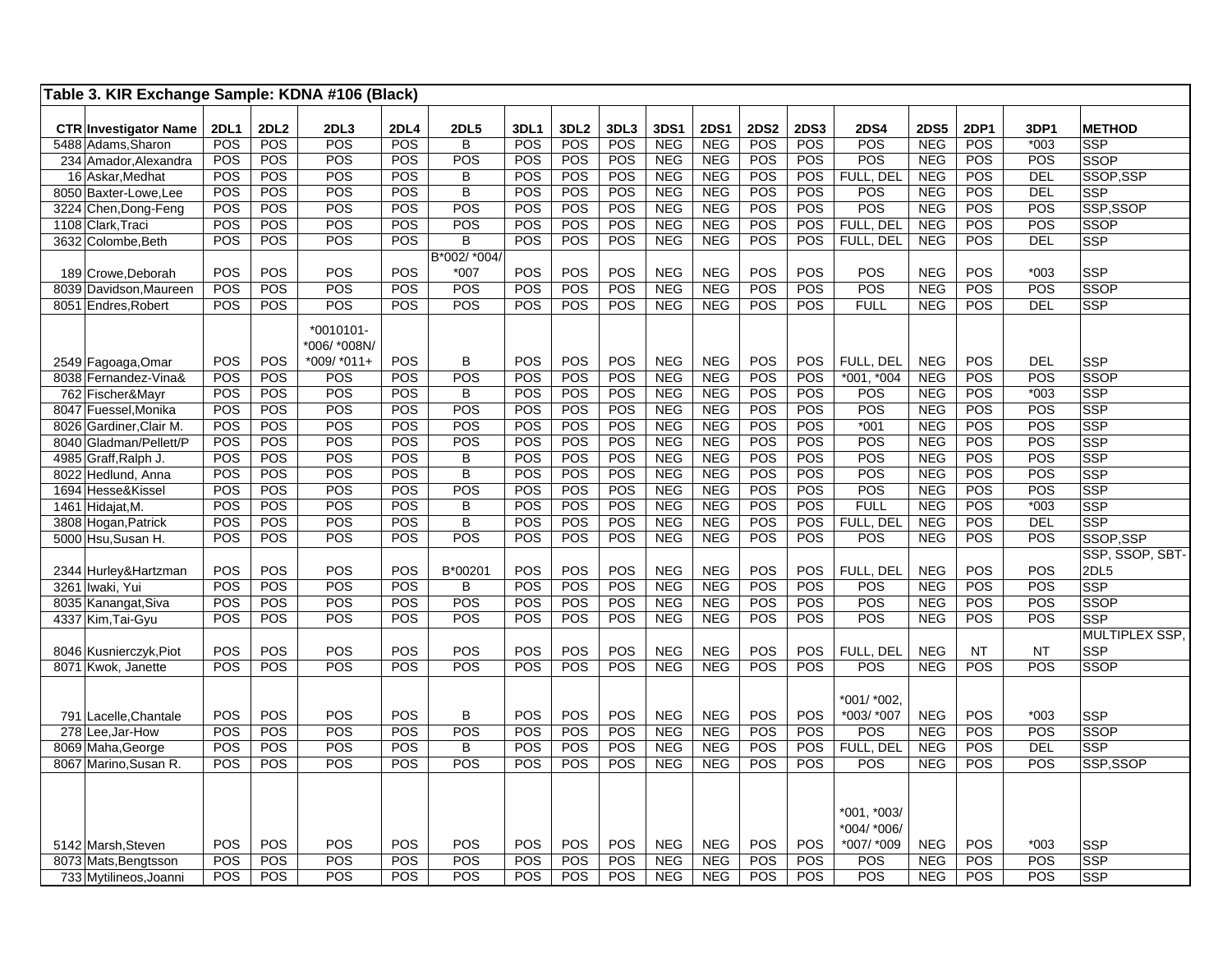| Table 3. KIR Exchange Sample: KDNA #106 (Black) |                   |                     |                   |                    |                          |                   |                         |            |                          |                          |                    |                    |                                          |                          |                          |               |                           |
|-------------------------------------------------|-------------------|---------------------|-------------------|--------------------|--------------------------|-------------------|-------------------------|------------|--------------------------|--------------------------|--------------------|--------------------|------------------------------------------|--------------------------|--------------------------|---------------|---------------------------|
|                                                 |                   |                     |                   |                    |                          |                   |                         |            |                          |                          |                    |                    |                                          |                          |                          |               |                           |
| <b>CTR Investigator Name</b>                    | <b>2DL1</b>       | 2DL2                | 2DL3<br>POS       | <b>2DL4</b><br>POS | <b>2DL5</b><br>POS       | 3DL1              | 3DL <sub>2</sub><br>POS | 3DL3       | 3DS1<br><b>NEG</b>       | <b>2DS1</b>              | <b>2DS2</b><br>POS | <b>2DS3</b><br>POS | <b>2DS4</b><br>POS                       | <b>2DS5</b>              | <b>2DP1</b>              | 3DP1          | <b>METHOD</b>             |
| 3966 Permpikul&Vejba                            | POS               | POS                 |                   |                    |                          | POS               |                         | POS        |                          | <b>NEG</b>               |                    |                    |                                          | <b>NEG</b>               | POS                      | POS           | <b>SSP</b>                |
| 8030 Poulton, Kay V.                            | POS               | POS                 | POS               | POS                | POS                      | POS               | POS                     | POS        | <b>NEG</b>               | <b>NEG</b>               | POS                | POS                | POS                                      | <b>NEG</b>               | <b>POS</b>               | POS           | <b>SSOP</b>               |
| 8057 Ray&Balazs                                 | POS               | POS                 | POS               | POS                | POS                      | POS               | POS                     | POS        | <b>NEG</b>               | <b>NEG</b>               | POS                | POS                | FULL, DEL                                | <b>NEG</b>               | POS                      | POS           |                           |
| 3753 Reed&Rajalingam                            | POS               | POS                 | POS               | POS                | POS                      | POS               | POS                     | POS        | <b>NEG</b>               | <b>NEG</b>               | POS                | POS                | POS                                      | <b>NEG</b>               | POS                      | POS           | <b>SSOP</b>               |
|                                                 | POS               | POS                 | POS               | POS                | POS                      | POS               | POS                     | POS        | <b>NEG</b>               | <b>NEG</b>               | POS                | POS                | $*001.*003/$<br>*004/ *006-<br>$*009$    | <b>NEG</b>               | POS                      | $*003$        | WGA-SSP                   |
| 8064 Roberts, Chrissy<br>8060 Rost&Klein        | POS               | POS                 | POS               | POS                | POS                      | POS               | POS                     | POS        | NEG                      | <b>NEG</b>               | POS                | POS                | POS                                      | <b>NEG</b>               | POS                      | POS           |                           |
|                                                 |                   |                     |                   |                    |                          |                   |                         |            |                          |                          |                    |                    |                                          |                          |                          |               | <b>SSOP</b>               |
| 4251 Schiller, Jennifer                         | POS               | POS                 | POS               | POS                | POS                      | POS               | POS                     | POS        | NEG                      | <b>NEG</b>               | POS                | <b>POS</b>         | POS                                      | <b>NEG</b>               | <b>POS</b>               | POS           | SSOP                      |
| 3410 Schroeder, M.L.                            | POS               | POS                 | POS               | POS                | B                        | POS               | POS                     | POS        | NEG                      | <b>NEG</b>               | POS                | POS                | FULL, DEL                                | <b>NEG</b>               | POS                      | <b>DEL</b>    | <b>SSP</b>                |
| 1426 Senitzer, David                            | POS               | POS                 | POS               | POS                | B*009/ *016              | $*007,$<br>*01501 | POS                     | POS        | <b>NEG</b>               | <b>NEG</b>               | POS                | POS                | FULL, DEL                                | <b>NEG</b>               | POS                      | POS           | <b>MULTIPLEX SSP</b>      |
| 769 Tavoularis, Sofia                           | POS               | POS                 | POS               | POS                | B                        | POS               | POS                     | POS        | <b>NEG</b>               | <b>NEG</b>               | POS                | POS                | FULL, DEL                                | <b>NEG</b>               | POS                      | POS           | SSOP,SSP                  |
|                                                 |                   |                     |                   |                    |                          |                   |                         |            |                          |                          |                    |                    | $*0010101-$<br>*0010103/<br>*00102/      |                          |                          |               |                           |
|                                                 |                   |                     |                   |                    | B*002-*004/              |                   |                         |            |                          |                          |                    |                    | *002-*004/                               |                          |                          | *00301/       |                           |
| 747 Tiercy, Jean-Marie                          | <b>POS</b><br>POS | <b>POS</b><br>POS   | <b>POS</b><br>POS | POS<br>POS         | *006/ *007<br>POS        | <b>POS</b><br>POS | <b>POS</b><br>POS       | POS<br>POS | <b>NEG</b><br><b>NEG</b> | <b>NEG</b><br><b>NEG</b> | <b>POS</b><br>POS  | POS<br>POS         | *006/ *007<br><b>POS</b>                 | <b>NEG</b><br><b>NEG</b> | <b>POS</b><br><b>POS</b> | *00302<br>POS | <b>SSP</b><br><b>SSOP</b> |
| 5451 Tilanus, Marcel                            |                   |                     | POS               |                    |                          |                   | POS                     | POS        |                          |                          |                    |                    | POS                                      | <b>NEG</b>               |                          | POS           | <b>SSP</b>                |
| 4021 Trachtenberg, Eliz                         | POS<br>POS        | POS<br>POS          | POS               | POS<br><b>NT</b>   | POS<br>POS               | POS<br>POS        | NT                      | NT         | <b>NEG</b><br><b>NEG</b> | <b>NEG</b><br><b>NEG</b> | POS<br>POS         | POS<br>POS         | FULL, DEL                                | <b>NEG</b>               | POS<br>POS               | <b>DEL</b>    | <b>SSP</b>                |
| 8024 Trowsdale, John<br>5462 Turner, E.V.       | <b>POS</b>        | POS                 | POS               | <b>POS</b>         | B*002-*004.<br>*006-*009 | POS               | POS                     | POS        | <b>NEG</b>               | <b>NEG</b>               | POS                | POS                | *001, *003/<br>*004/ *006/<br>*007/ *009 | <b>NEG</b>               | POS                      | $*001 * 006$  | <b>SSP</b>                |
| 8053 Tyan, Dolly                                | POS               | POS                 | POS               | POS                | B                        | POS               | POS                     | POS        | <b>NEG</b>               | <b>NEG</b>               | POS                | POS                | *001/ *002,<br>*003-*007                 | <b>NEG</b>               | POS                      | $*003$        | <b>SSP</b>                |
| 8028 Uhrberg, Markus                            | POS               | POS                 | POS               | <b>NT</b>          | POS                      | POS               | POS                     | <b>NT</b>  | NEG                      | <b>NEG</b>               | POS                | POS                | POS                                      | <b>NEG</b>               | <b>NT</b>                | NT            | <b>SSP</b>                |
| 3775 Vidan-Jeras, Blan                          | POS               | POS                 | POS               | POS                | B                        | POS               | POS                     | POS        | <b>NEG</b>               | <b>NEG</b>               | POS                | POS                | POS                                      | <b>NEG</b>               | POS                      | POS           | <b>SSP</b>                |
| 8023 Vilches, Carlos                            | POS               | POS                 | <b>NEG</b>        | POS                | POS                      | POS               | POS                     | POS        | <b>NEG</b>               | <b>NEG</b>               | POS                | POS                | FULL, DEL                                | <b>NEG</b>               | POS                      | DEL           | <b>SSP</b>                |
|                                                 |                   | $*001 -$<br>$*003/$ |                   |                    |                          |                   |                         |            |                          |                          |                    |                    | $*00101 -$<br>*00103,<br>*003/ *004/     |                          |                          |               |                           |
| 705 Watkins, David I.                           | POS               | $*005$              | POS               | POS                | POS                      | POS               | POS                     | POS        | <b>NEG</b>               | <b>NEG</b>               | POS                | POS                | *006-*009                                | <b>NEG</b>               | <b>POS</b>               | POS           | <b>SSOP</b>               |
| 3186 Watson, Narelle                            | POS               | POS                 | POS               | POS                | POS                      | POS               | POS                     | POS        | <b>NEG</b>               | <b>NEG</b>               | POS                | POS                | <b>POS</b>                               | <b>NEG</b>               | <b>POS</b>               | POS           | <b>SSP</b>                |
| 124 Witt, Campbell                              | POS               | POS                 | POS               | POS                | POS                      | POS               | POS                     | POS        | <b>NEG</b>               | <b>NEG</b>               | POS                | POS                | FULL, DEL                                | <b>NEG</b>               | <b>NT</b>                | <b>NT</b>     | <b>MULTIPLEX SSP</b>      |
| 1466 Yu, Neng                                   | POS               | POS                 | POS               | POS                | B                        | POS               | POS                     | POS        | <b>NEG</b>               | <b>NEG</b>               | POS                | POS                | FULL, DEL                                | <b>NEG</b>               | <b>POS</b>               | <b>DEL</b>    | SSOP,SSP                  |
| $\overline{5282}$ Yu, Neng                      | POS               | POS                 | POS               | POS                | B                        | POS               | POS                     | POS        | <b>NEG</b>               | <b>NEG</b>               | POS                | POS                | FULL, DEL                                | <b>NEG</b>               | POS                      | <b>DEL</b>    | <b>SSP</b>                |
| 713 Zachary, Andrea                             | POS               | POS                 | POS               | POS                | B                        | POS               | POS                     | POS        | <b>NEG</b>               | <b>NEG</b>               | POS                | POS                | POS                                      | <b>NEG</b>               | POS                      | <b>DEL</b>    | <b>SSP</b>                |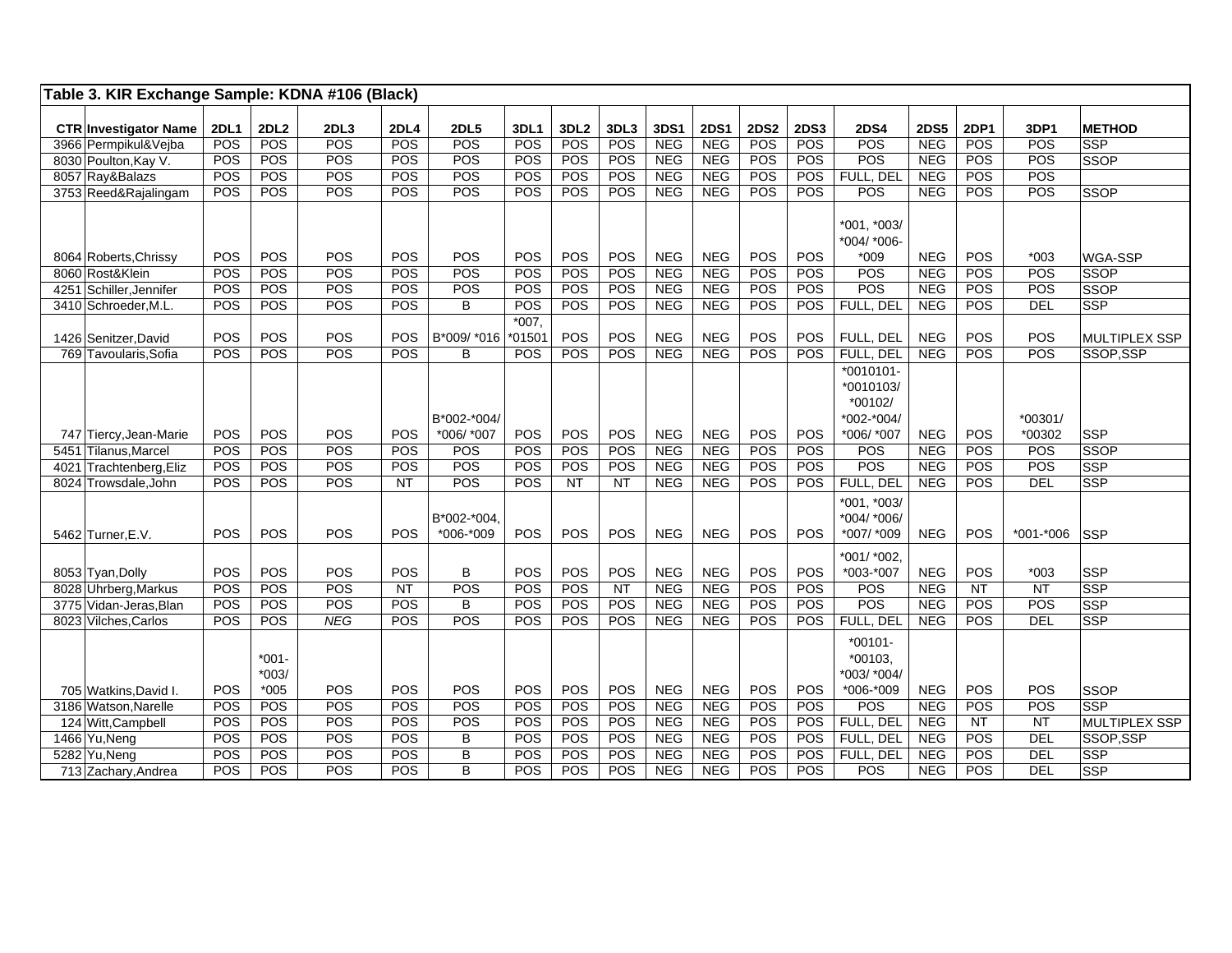| Table 4. KIR Exchange Sample: KDNA #107 |             |             |            |             |                |                   |                  |            |                          |             |                          |                          |                  |                   |             |                  |                           |
|-----------------------------------------|-------------|-------------|------------|-------------|----------------|-------------------|------------------|------------|--------------------------|-------------|--------------------------|--------------------------|------------------|-------------------|-------------|------------------|---------------------------|
| <b>CTR Investigator Name</b>            | <b>2DL1</b> | <b>2DL2</b> | 2DL3       | <b>2DL4</b> | <b>2DL5</b>    | 3DL1              | 3DL <sub>2</sub> | 3DL3       | 3DS1                     | <b>2DS1</b> | <b>2DS2</b>              | <b>2DS3</b>              | <b>2DS4</b>      | <b>2DS5</b>       | <b>2DP1</b> | 3DP1             | <b>METHOD</b>             |
| 5488 Adams, Sharon                      | <b>POS</b>  | <b>POS</b>  | POS        | POS         | В              | POS               | POS              | POS        | <b>NEG</b>               | POS         | <b>NEG</b>               | <b>NEG</b>               | $*003 - *007$    | POS               | POS         | $*003$           | <b>SSP</b>                |
| 234 Amador, Alexandra                   | POS         | POS         | POS        | POS         | POS            | <b>POS</b>        | POS              | POS        | <b>NEG</b>               | POS         | <b>NEG</b>               | <b>NEG</b>               | <b>POS</b>       | POS               | POS         | POS              | <b>SSOP</b>               |
| 16 Askar, Medhat                        | <b>POS</b>  | POS         | POS        | <b>POS</b>  | В              | <b>POS</b>        | <b>POS</b>       | <b>POS</b> | <b>NEG</b>               | <b>POS</b>  | <b>NEG</b>               | <b>NEG</b>               | DEL              | <b>POS</b>        | POS         | DEL              | SSOP,SSP                  |
| 8050 Baxter-Lowe, Lee                   | POS         | POS         | POS        | POS         | B              | POS               | POS              | POS        | <b>NEG</b>               | POS         | <b>NEG</b>               | <b>NEG</b>               | <b>DEL</b>       | POS               | POS         | <b>DEL</b>       | <b>SSP</b>                |
| 3224 Chen, Dong-Feng                    | POS         | <b>POS</b>  | POS        | POS         | POS            | <b>POS</b>        | <b>POS</b>       | <b>POS</b> | <b>NEG</b>               | <b>POS</b>  | <b>NEG</b>               | <b>NEG</b>               | POS              | POS               | <b>POS</b>  | <b>POS</b>       | SSP,SSOP                  |
| 1108 Clark, Traci                       | POS         | POS         | POS        | POS         | POS            | POS               | POS              | POS        | <b>NEG</b>               | POS         | <b>NEG</b>               | <b>NEG</b>               | <b>DEL</b>       | POS               | POS         | POS              | <b>SSOP</b>               |
|                                         |             |             |            |             |                |                   |                  |            |                          | *002-       |                          |                          |                  |                   |             |                  |                           |
| 3632 Colombe, Beth                      | POS         | POS         | POS        | POS         | B              | <b>POS</b>        | POS              | POS        | <b>NEG</b>               | $*008$      | <b>NEG</b>               | <b>NEG</b>               | <b>DEL</b>       | POS               | POS         | <b>DEL</b>       | SSP                       |
|                                         |             |             |            |             | B*002/ *004/   |                   |                  |            |                          |             |                          |                          | *003/ *004/      |                   |             |                  |                           |
| 189 Crowe, Deborah                      | <b>POS</b>  | POS         | POS        | POS         | *007           | <b>POS</b>        | POS              | POS        | <b>NEG</b>               | POS         | <b>NEG</b>               | <b>NEG</b>               | *006/ *007       | POS               | POS         | $*003$           | <b>SSP</b>                |
| 8039 Davidson, Maureen                  | POS         | POS         | POS        | POS         | POS            | POS               | POS              | POS        | <b>NEG</b>               | POS         | <b>NEG</b>               | <b>NEG</b>               | <b>POS</b>       | POS               | POS         | <b>POS</b>       | SSOP                      |
| 8051 Endres, Robert                     | POS         | POS         | POS        | POS         | B              | POS               | POS              | POS        | <b>NEG</b>               | POS         | <b>NEG</b>               | <b>NEG</b>               | <b>DEL</b>       | POS               | POS         | <b>DEL</b>       | <b>SSP</b>                |
|                                         |             |             | *0010101-  |             |                |                   |                  |            |                          |             |                          |                          |                  |                   |             |                  |                           |
|                                         |             |             | *006/      |             |                |                   |                  |            |                          |             |                          |                          |                  |                   |             |                  |                           |
|                                         |             |             | *008N/     |             |                |                   |                  |            |                          |             |                          |                          |                  |                   |             |                  |                           |
|                                         |             |             | *009/      |             |                |                   |                  |            |                          |             |                          |                          |                  |                   |             |                  |                           |
| 2549 Fagoaga, Omar                      | POS         | POS         | $*011+$    | POS         | B              | POS               | POS              | POS        | <b>NEG</b>               | <b>POS</b>  | <b>NEG</b>               | <b>NEG</b>               | <b>DEL</b>       | POS               | POS         | <b>DEL</b>       | <b>SSP</b>                |
| 8038 Fernandez-Vina&                    | POS         | POS         | POS        | POS         | POS            | POS               | POS              | POS        | <b>NEG</b>               | POS         | <b>NEG</b>               | <b>NEG</b>               | $*004$           | POS               | POS         | POS              | SSOP                      |
| 762 Fischer&Mayr                        | POS         | POS         | POS        | POS         | B              | POS               | <b>POS</b>       | POS        | <b>NEG</b>               | POS         | <b>NEG</b>               | <b>NEG</b>               | *003-*007        | <b>POS</b>        | POS         | $*003$           | <b>SSP</b>                |
| 8047 Fuessel, Monika                    | POS         | POS         | POS        | POS         | POS            | POS               | POS              | POS        | <b>NEG</b>               | POS         | <b>NEG</b>               | <b>NEG</b>               | <b>POS</b>       | POS               | POS         | POS              | <b>SSP</b>                |
| 8026 Gardiner, Clair M.                 | <b>POS</b>  | <b>POS</b>  | POS        | POS         | POS            | <b>POS</b>        | <b>POS</b>       | <b>POS</b> | <b>NEG</b>               | POS         | <b>NEG</b>               | <b>NEG</b>               | $\overline{POS}$ | <b>POS</b>        | <b>POS</b>  | $\overline{POS}$ | SSP                       |
| 8040 Gladman/Pellett/P                  | POS         | POS         | POS        | POS         | POS            | POS               | POS              | POS        | <b>NEG</b>               | POS         | <b>NEG</b>               | <b>NEG</b>               | POS              | POS               | POS         | POS              | SSP                       |
| 4985 Graff, Ralph J.                    | <b>POS</b>  | <b>POS</b>  | POS        | POS         | $\overline{B}$ | POS               | <b>POS</b>       | <b>POS</b> | <b>NEG</b>               | POS         | <b>NEG</b>               | <b>NEG</b>               | POS              | <b>POS</b>        | <b>POS</b>  | $\overline{POS}$ | <b>SSP</b>                |
| 8022 Hedlund, Anna                      | POS         | POS         | POS        | POS         | $\overline{B}$ | POS               | POS              | POS        | <b>NEG</b>               | POS         | <b>NEG</b>               | <b>NEG</b>               | POS              | POS               | POS         | POS              | <b>SSP</b>                |
| 1694 Hesse&Kissel                       | POS         | POS         | POS        | POS         | POS            | POS               | POS              | POS        | <b>NEG</b>               | POS         | <b>NEG</b>               | <b>NEG</b>               | $\overline{POS}$ | POS               | POS         | $\overline{POS}$ | <b>SSP</b>                |
| 1461 Hidajat, M.                        | POS         | POS         | POS        | POS         | B              | POS               | POS              | POS        | <b>NEG</b>               | POS         | <b>NEG</b>               | <b>NEG</b>               | DEL              | POS               | POS         | $*003$           | <b>SSP</b>                |
| 3808 Hogan, Patrick                     | POS         | POS         | POS        | POS         | $\overline{B}$ | POS               | <b>POS</b>       | POS        | <b>NEG</b>               | POS         | <b>NEG</b>               | <b>NEG</b>               | DEL              | <b>POS</b>        | POS         | DEL              | <b>SSP</b>                |
| 5000 Hsu, Susan H.                      | POS         | POS         | POS        | POS         | POS            | POS               | POS              | POS        | <b>NEG</b>               | POS         | <b>NEG</b>               | <b>NEG</b>               | POS              | POS               | POS         | POS              | SSOP.SSP                  |
|                                         |             |             |            |             |                |                   |                  |            |                          |             |                          |                          |                  |                   |             |                  | SSP, SSOP, SBT-           |
| 2344 Hurley& Hartzman                   | POS         | POS         | POS        | POS         | B*00601        | POS               | POS              | POS        | <b>NEG</b>               | POS         | <b>NEG</b>               | <b>NEG</b>               | <b>DEL</b>       | POS               | POS         | POS              | 2DL5                      |
| 3261 Iwaki, Yui                         | POS         | POS         | POS        | POS         | A, B           | POS               | POS              | POS        | <b>NEG</b>               | POS         | <b>NEG</b>               | <b>NEG</b>               | POS              | POS               | POS         | POS              | <b>SSP</b>                |
| 8035 Kanangat, Siva                     | <b>POS</b>  | <b>POS</b>  | POS        | POS         | POS            | <b>POS</b>        | <b>POS</b>       | <b>POS</b> | <b>NEG</b>               | <b>POS</b>  | <b>NEG</b>               | <b>NEG</b>               | POS              | POS               | <b>POS</b>  | POS              | <b>SSOP</b>               |
| 4337 Kim, Tai-Gyu                       | POS         | POS         | POS        | POS         | POS            | POS               | POS              | POS        | <b>NEG</b>               | POS         | <b>NEG</b>               | <b>NEG</b>               | <b>POS</b>       | POS               | POS         | POS              | <b>SSP</b>                |
|                                         |             |             |            |             |                |                   |                  |            |                          |             |                          |                          |                  |                   |             |                  | <b>MULTIPLEX</b>          |
| 8046 Kusnierczyk, Piot                  | POS         | POS         | POS        | POS         | POS            | POS               | POS              | POS        | <b>NEG</b>               | POS         | <b>NEG</b>               | <b>NEG</b>               | <b>DEL</b>       | POS               | <b>NT</b>   | <b>NT</b>        | SSP, SSP                  |
| 8071 Kwok, Janette                      | POS         | POS         | POS        | POS         | POS            | POS               | POS              | POS        | <b>NEG</b>               | POS         | <b>NEG</b>               | <b>NEG</b>               | POS              | POS               | POS         | POS              | <b>SSOP</b>               |
| 791 Lacelle, Chantale                   | <b>POS</b>  | <b>POS</b>  | <b>POS</b> | <b>POS</b>  | В              | <b>POS</b>        | <b>POS</b>       | <b>POS</b> | <b>NEG</b>               | POS         | <b>NEG</b>               | <b>NEG</b>               | $*003-*007$      | POS               | <b>POS</b>  | $*003$           | <b>SSP</b><br><b>SSOP</b> |
| 278 Lee, Jar-How                        | POS         | POS         | POS        | POS         | POS            | POS               | POS              | POS        | <b>NEG</b>               | POS         | <b>NEG</b>               | <b>NEG</b>               | <b>POS</b>       | POS               | POS         | POS              | <b>SSP</b>                |
| 8069 Maha, George                       | <b>POS</b>  | <b>POS</b>  | <b>POS</b> | <b>POS</b>  | $\overline{B}$ | POS               | POS              | <b>POS</b> | <b>NEG</b>               | POS         | <b>NEG</b>               | <b>NEG</b>               | <b>DEL</b>       | POS               | <b>POS</b>  | DEL              |                           |
| 8067 Marino, Susan R.                   | POS         | POS         | POS        | POS         | POS            | POS               | POS              | POS        | <b>NEG</b>               | POS         | <b>NEG</b>               | <b>NEG</b>               | POS              | POS               | POS         | POS              | SSP,SSOP                  |
|                                         |             |             |            |             |                |                   |                  |            |                          |             |                          |                          | *003/ *004/      |                   |             |                  |                           |
|                                         |             |             |            |             |                |                   |                  |            |                          |             |                          |                          | *006/ *007/      |                   |             |                  | SSP                       |
| 5142 Marsh, Steven                      | POS<br>POS  | POS<br>POS  | POS<br>POS | POS<br>POS  | POS<br>POS     | <b>POS</b><br>POS | POS              | POS        | <b>NEG</b>               | POS         | <b>NEG</b>               | <b>NEG</b>               | $*009$<br>POS    | <b>POS</b><br>POS | POS<br>POS  | $*003$<br>POS    | <b>SSP</b>                |
| 8073 Mats, Bengtsson                    | POS         | POS         | POS        | POS         | POS            | POS               | POS<br>POS       | POS<br>POS | <b>NEG</b><br><b>NEG</b> | POS<br>POS  | <b>NEG</b><br><b>NEG</b> | <b>NEG</b><br><b>NEG</b> | POS              | POS               | POS         | POS              | <b>SSP</b>                |
| 733 Mytilineos, Joanni                  | <b>POS</b>  | <b>POS</b>  | POS        | <b>POS</b>  | POS            | <b>POS</b>        | POS              | <b>POS</b> | <b>NEG</b>               | POS         | <b>NEG</b>               | <b>NEG</b>               | POS              | <b>POS</b>        | <b>POS</b>  | $\overline{POS}$ | <b>SSP</b>                |
| 3966 Permpikul&Vejba                    |             |             |            |             |                |                   |                  |            |                          |             |                          |                          | POS              |                   |             |                  | <b>SSOP</b>               |
| 8030 Poulton, Kay V.                    | POS         | <b>NEG</b>  | POS        | POS         | POS            | POS               | POS              | POS        | <b>NEG</b>               | POS         | <b>NEG</b>               | <b>NEG</b>               |                  | POS               | POS         | POS              |                           |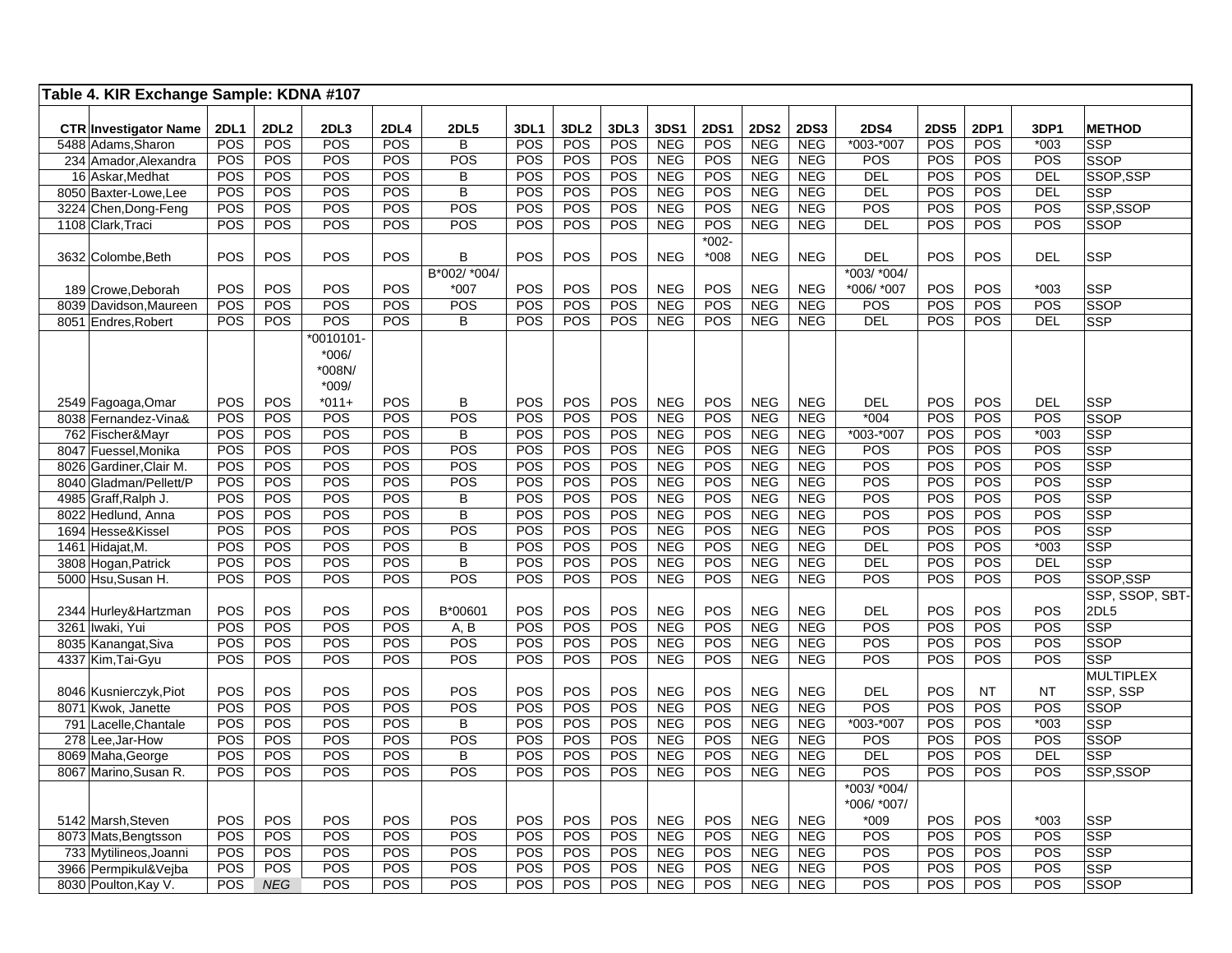|      | Table 4. KIR Exchange Sample: KDNA #107 |             |             |            |             |                  |            |                  |           |            |             |             |             |                   |             |             |               |                      |
|------|-----------------------------------------|-------------|-------------|------------|-------------|------------------|------------|------------------|-----------|------------|-------------|-------------|-------------|-------------------|-------------|-------------|---------------|----------------------|
|      | <b>CTR Investigator Name</b>            | <b>2DL1</b> | <b>2DL2</b> | 2DL3       | <b>2DL4</b> | <b>2DL5</b>      | 3DL1       | 3DL <sub>2</sub> | 3DL3      | 3DS1       | <b>2DS1</b> | <b>2DS2</b> | <b>2DS3</b> | <b>2DS4</b>       | <b>2DS5</b> | <b>2DP1</b> | 3DP1          | <b>METHOD</b>        |
|      | 8057 Ray&Balazs                         | POS         | POS         | <b>POS</b> | POS         | POS              | POS        | POS              | POS       | <b>NEG</b> | POS         | <b>NEG</b>  | NEG         | <b>DEL</b>        | POS         | POS         | POS           |                      |
|      | 3753 Reed&Rajalingam                    | POS         | POS         | POS        | POS         | POS              | POS        | POS              | POS       | <b>NEG</b> | POS         | <b>NEG</b>  | <b>NEG</b>  | POS               | POS         | POS         | POS           | <b>SSOP</b>          |
|      |                                         |             |             |            |             |                  |            |                  |           |            |             |             |             | *003/ *004/       |             |             |               |                      |
|      | 8064 Roberts, Chrissy                   | POS         | POS         | POS        | POS         | POS              | POS        | POS              | POS       | <b>NEG</b> | POS         | <b>NEG</b>  | <b>NEG</b>  | *006-*009         | POS         | POS         | $*003$        | WGA-SSP              |
|      | 8060 Rost&Klein                         | POS         | POS         | POS        | POS         | $\overline{POS}$ | POS        | POS              | POS       | <b>NEG</b> | POS         | <b>NEG</b>  | <b>NEG</b>  | POS               | POS         | POS         | POS           | <b>SSOP</b>          |
|      | 4251 Schiller Jennifer                  | POS         | POS         | POS        | POS         | POS              | POS        | POS              | POS       | <b>NEG</b> | POS         | <b>NEG</b>  | <b>NEG</b>  | POS               | POS         | POS         | POS           | <b>SSOP</b>          |
|      | 3410 Schroeder, M.L.                    | POS         | POS         | POS        | POS         | POS              | POS        | POS              | POS       | <b>NEG</b> | POS         | <b>NEG</b>  | <b>NEG</b>  | <b>DEL</b>        | POS         | POS         | <b>DEL</b>    | <b>SSP</b>           |
|      | 1426 Senitzer David                     | POS         | POS         | POS        | POS         | B*006            | $*007$     | POS              | POS       | <b>NEG</b> | POS         | <b>NEG</b>  | <b>NEG</b>  | <b>DEL</b>        | POS         | POS         | POS           | <b>MULTIPLEX SSP</b> |
|      | 769 Tavoularis, Sofia                   | POS         | POS         | POS        | POS         | B                | POS        | POS              | POS       | <b>NEG</b> | POS         | <b>NEG</b>  | <b>NEG</b>  | <b>DEL</b>        | POS         | POS         | POS           | SSOP,SSP             |
|      |                                         |             |             |            |             | B*002-*004/      |            |                  |           |            |             |             |             | *003/ *004/       |             |             | *00301/       |                      |
|      | 747 Tiercy, Jean-Marie                  | POS         | POS         | POS        | POS         | *006/ *007       | <b>POS</b> | <b>POS</b>       | POS       | <b>NEG</b> | POS         | <b>NEG</b>  | <b>NEG</b>  | *006/ *007        | POS         | POS         | *00302        | <b>SSP</b>           |
|      | 5451 Tilanus, Marcel                    | POS         | POS         | POS        | POS         | POS              | POS        | POS              | POS       | <b>NEG</b> | POS         | <b>NEG</b>  | <b>NEG</b>  | POS               | POS         | POS         | POS           | <b>SSOP</b>          |
| 4021 | Trachtenberg, Eliz                      | POS         | POS         | POS        | POS         | <b>POS</b>       | <b>POS</b> | POS              | POS       | <b>NEG</b> | POS         | <b>NEG</b>  | <b>NEG</b>  | POS               | POS         | POS         | POS           | <b>SSP</b>           |
|      | 8024 Trowsdale, John                    | <b>POS</b>  | POS         | <b>POS</b> | <b>NT</b>   | POS              | POS        | <b>NT</b>        | <b>NT</b> | <b>NEG</b> | POS         | <b>NEG</b>  | <b>NEG</b>  | DEL               | POS         | POS         | DEL           | <b>SSP</b>           |
|      |                                         |             |             |            |             |                  |            |                  |           |            |             |             |             | *003/ *004/       |             |             |               |                      |
|      |                                         |             |             |            |             | B*002-*004.      |            |                  |           |            | $*002 -$    |             |             | *006/ *007/       |             |             |               |                      |
|      | 5462 Turner, E.V.                       | POS         | POS         | POS        | POS         | *006-*009        | <b>POS</b> | <b>POS</b>       | POS       | <b>NEG</b> | $*004$      | <b>NEG</b>  | <b>NEG</b>  | $*009$            | POS         | POS         | $*001 - *006$ | <b>SSP</b>           |
|      | 8053 Tyan, Dolly                        | POS         | POS         | POS        | POS         | B                | POS        | POS              | POS       | <b>NEG</b> | POS         | <b>NEG</b>  | <b>NEG</b>  | *003-*007         | POS         | POS         | $*003$        | <b>SSP</b>           |
|      | 8028 Uhrberg, Markus                    | POS         | POS         | POS        | <b>NT</b>   | POS              | <b>POS</b> | <b>POS</b>       | <b>NT</b> | <b>NEG</b> | POS         | <b>NEG</b>  | <b>NEG</b>  | POS               | POS         | <b>NT</b>   | <b>NT</b>     | <b>SSP</b>           |
|      | 3775 Vidan-Jeras, Blan                  | POS         | POS         | POS        | POS         | B                | POS        | POS              | POS       | <b>NEG</b> | POS         | <b>NEG</b>  | <b>NEG</b>  | POS               | POS         | POS         | POS           | <b>SSP</b>           |
|      | 8023 Vilches, Carlos                    | POS         | POS         | POS        | POS         | POS              | POS        | POS              | POS       | <b>NEG</b> | POS         | <b>NEG</b>  | <b>NEG</b>  | <b>DEL</b>        | POS         | POS         | <b>DEL</b>    | <b>SSP</b>           |
|      |                                         |             | $*001 -$    |            |             |                  |            |                  |           |            |             |             |             | $*00103.$         |             |             |               |                      |
|      |                                         |             | $*003/$     |            |             |                  |            |                  |           |            |             |             |             | *003/ *004/       |             |             |               |                      |
|      | 705 Watkins, David I.                   | POS         | $*005$      | POS        | POS         | POS              | POS        | <b>POS</b>       | POS       | <b>NEG</b> | POS         | <b>NEG</b>  | <b>NEG</b>  | $*006-*009$       | <b>POS</b>  | POS         | POS           | <b>SSOP</b>          |
|      | 3186 Watson.Narelle                     | POS         | POS         | <b>POS</b> | POS         | POS              | <b>POS</b> | POS              | POS       | <b>NEG</b> | POS         | <b>NEG</b>  | <b>NEG</b>  | POS               | POS         | POS         | POS           | <b>SSP</b>           |
|      |                                         |             |             |            |             |                  |            |                  |           |            |             |             |             | $*003$ / $*004$ / |             |             |               |                      |
|      |                                         |             |             |            |             |                  |            |                  |           |            |             |             |             | $*006.*010.$      |             |             |               |                      |
|      | 124 Witt, Campbell                      | POS         | POS         | POS        | POS         | POS              | <b>POS</b> | POS              | POS       | <b>NEG</b> | POS         | <b>NEG</b>  | <b>NEG</b>  | $*012/ *013$      | POS         | <b>NT</b>   | <b>NT</b>     | <b>MULTIPLEX SSP</b> |
|      | 1466 Yu, Neng                           | POS         | POS         | <b>POS</b> | POS         | B                | POS        | POS              | POS       | <b>NEG</b> | POS         | <b>NEG</b>  | <b>NEG</b>  | DEL               | POS         | POS         | <b>DEL</b>    | SSOP,SSP             |
|      | 5282 Yu, Neng                           | POS         | POS         | POS        | POS         | B                | POS        | POS              | POS       | <b>NEG</b> | POS         | <b>NEG</b>  | <b>NEG</b>  | <b>DEL</b>        | POS         | POS         | DEL           | <b>SSP</b>           |
|      | 713 Zachary, Andrea                     | POS         | POS         | POS        | POS         | B                | <b>POS</b> | POS              | POS       | <b>NEG</b> | POS         | <b>NEG</b>  | <b>NEG</b>  | POS               | POS         | POS         | <b>DEL</b>    | <b>SSP</b>           |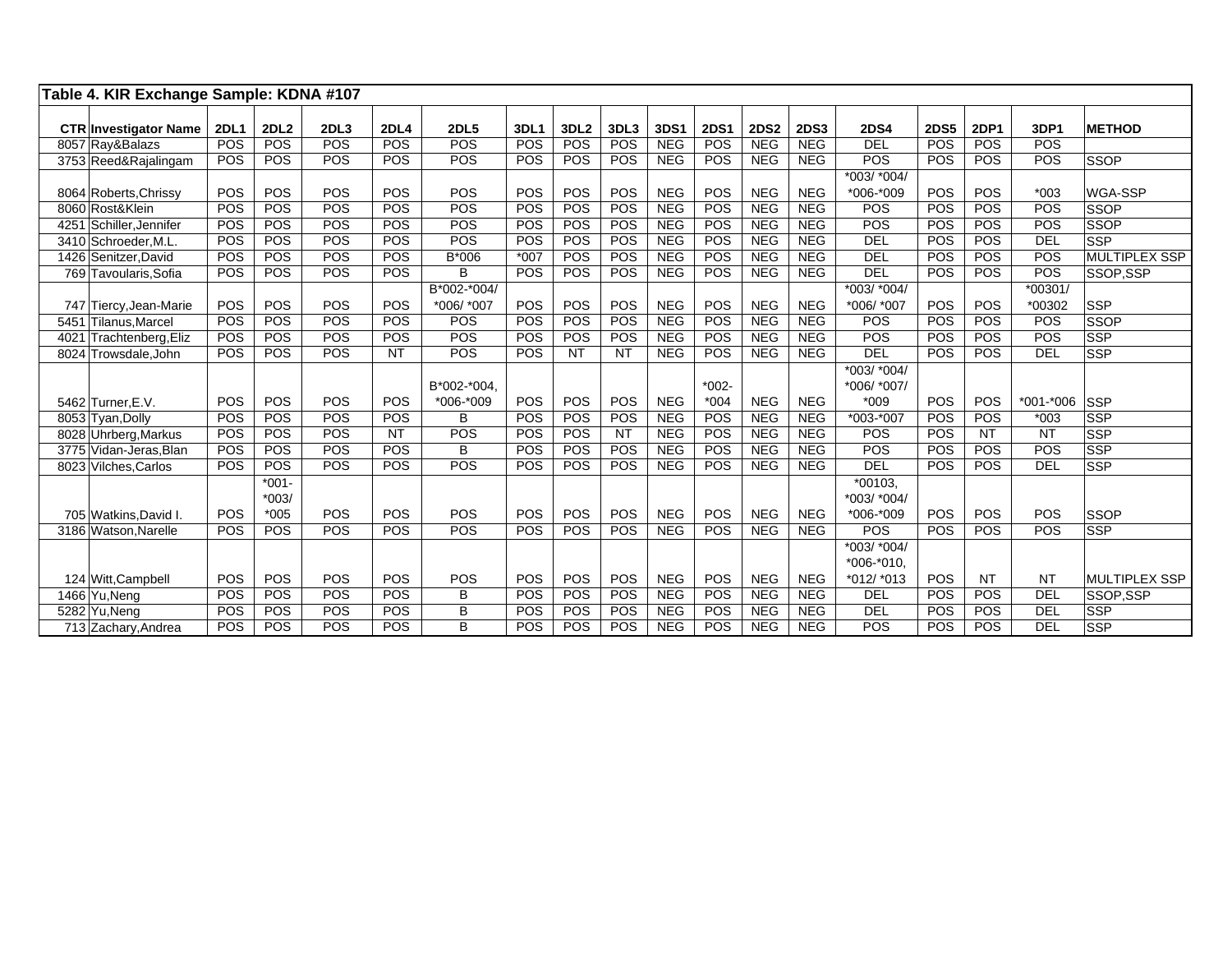| Table 5. KIR Exchange Sample: KDNA #108 (Black) |             |                   |                          |             |                               |            |                   |            |                          |                           |                    |             |                            |                   |             |               |                             |
|-------------------------------------------------|-------------|-------------------|--------------------------|-------------|-------------------------------|------------|-------------------|------------|--------------------------|---------------------------|--------------------|-------------|----------------------------|-------------------|-------------|---------------|-----------------------------|
|                                                 |             |                   |                          |             |                               |            |                   |            |                          |                           |                    |             |                            |                   |             |               |                             |
| <b>CTR Investigator Name</b>                    | <b>2DL1</b> | <b>2DL2</b>       | 2DL3                     | <b>2DL4</b> | <b>2DL5</b><br>$\overline{B}$ | 3DL1       | 3DL <sub>2</sub>  | 3DL3       | 3DS1                     | <b>2DS1</b><br><b>NEG</b> | <b>2DS2</b><br>POS | <b>2DS3</b> | <b>2DS4</b><br>$*001/*002$ | <b>2DS5</b>       | 2DP1<br>POS | 3DP1          | <b>METHOD</b><br><b>SSP</b> |
| 5488 Adams, Sharon                              | POS<br>POS  | <b>POS</b><br>POS | <b>NEG</b><br><b>NEG</b> | POS<br>POS  | POS                           | POS<br>POS | POS<br><b>POS</b> | POS<br>POS | <b>NEG</b><br><b>NEG</b> | <b>NEG</b>                | POS                | POS<br>POS  | POS                        | <b>POS</b><br>POS | POS         | $*003$<br>POS | <b>SSOP</b>                 |
| 234 Amador, Alexandra                           | POS         | POS               | <b>NEG</b>               | POS         | B                             | POS        | <b>POS</b>        | POS        | <b>NEG</b>               | <b>NEG</b>                | POS                | POS         | <b>FULL</b>                | POS               | POS         | DEL           | SSOP.SSP                    |
| 16 Askar, Medhat<br>8050 Baxter-Lowe, Lee       | POS         | POS               | <b>NEG</b>               | POS         | B                             | POS        | POS               | POS        | <b>NEG</b>               | <b>NEG</b>                | POS                | POS         | <b>FULL</b>                | POS               | POS         | <b>DEL</b>    | SSP                         |
| 3224 Chen, Dong-Feng                            | POS         | POS               | <b>NEG</b>               | POS         | POS                           | POS        | <b>POS</b>        | POS        | <b>NEG</b>               | <b>NEG</b>                | POS                | POS         | POS                        | POS               | POS         | POS           | SSP,SSOP                    |
| 1108 Clark, Traci                               | <b>POS</b>  | POS               | <b>NEG</b>               | POS         | POS                           | POS        | <b>POS</b>        | POS        | <b>NEG</b>               | <b>NEG</b>                | POS                | POS         | <b>FULL</b>                | POS               | POS         | POS           | <b>SSOP</b>                 |
| 3632 Colombe, Beth                              | <b>POS</b>  | <b>POS</b>        | <b>NEG</b>               | <b>POS</b>  | В                             | POS        | POS               | POS        | <b>NEG</b>               | <b>NEG</b>                | <b>POS</b>         | POS         | <b>FULL</b>                | <b>POS</b>        | <b>POS</b>  | DEL           | SSP                         |
|                                                 |             |                   |                          |             | B*002/ *004/                  |            |                   |            |                          |                           |                    |             |                            |                   |             |               |                             |
| 189 Crowe, Deborah                              | POS         | POS               | <b>NEG</b>               | POS         | $*007$                        | POS        | POS               | POS        | <b>NEG</b>               | <b>NEG</b>                | POS                | POS         | *001/ *002                 | POS               | POS         | $*003$        | SSP                         |
| 8039 Davidson, Maureen                          | POS         | POS               | <b>NEG</b>               | POS         | POS                           | POS        | <b>POS</b>        | POS        | <b>NEG</b>               | <b>NEG</b>                | POS                | POS         | POS                        | POS               | POS         | POS           | SSOP                        |
| 8051 Endres, Robert                             | POS         | POS               | <b>NEG</b>               | POS         | B                             | POS        | <b>POS</b>        | POS        | <b>NEG</b>               | <b>NEG</b>                | POS                | POS         | <b>FULL</b>                | POS               | POS         | <b>DEL</b>    | SSP                         |
| 2549 Fagoaga, Omar                              | POS         | POS               | <b>NEG</b>               | <b>POS</b>  | $\overline{B}$                | POS        | POS               | <b>POS</b> | <b>NEG</b>               | <b>NEG</b>                | POS                | POS         | <b>FULL</b>                | <b>POS</b>        | <b>POS</b>  | <b>DEL</b>    | SSP                         |
| 8038 Fernandez-Vina&                            | POS         | POS               | <b>NEG</b>               | POS         | POS                           | POS        | <b>POS</b>        | POS        | <b>NEG</b>               | <b>NEG</b>                | POS                | POS         | $*001$                     | POS               | POS         | POS           | SSOP                        |
| 762 Fischer&Mayr                                | POS         | POS               | <b>NEG</b>               | POS         | В                             | POS        | POS               | POS        | <b>NEG</b>               | <b>NEG</b>                | POS                | POS         | *001/ *002                 | POS               | POS         | $*003$        | <b>SSP</b>                  |
| 8047 Fuessel, Monika                            | <b>POS</b>  | POS               | <b>NEG</b>               | POS         | POS                           | POS        | POS               | POS        | NEG                      | <b>NEG</b>                | POS                | POS         | POS                        | POS               | POS         | POS           | SSP                         |
| 8026 Gardiner, Clair M.                         | POS         | POS               | <b>NEG</b>               | POS         | POS                           | POS        | POS               | POS        | <b>NEG</b>               | <b>NEG</b>                | POS                | POS         | $*001$                     | POS               | POS         | POS           | <b>SSP</b>                  |
| 8040 Gladman/Pellett/P                          | <b>POS</b>  | POS               | <b>NEG</b>               | POS         | POS                           | POS        | <b>POS</b>        | POS        | <b>NEG</b>               | <b>NEG</b>                | POS                | <b>POS</b>  | POS                        | POS               | POS         | POS           | SSP                         |
| 4985 Graff, Ralph J.                            | <b>POS</b>  | POS               | <b>NEG</b>               | POS         | B                             | POS        | POS               | POS        | <b>NEG</b>               | <b>NEG</b>                | POS                | POS         | POS                        | POS               | POS         | POS           | <b>SSP</b>                  |
| 8022 Hedlund, Anna                              | <b>POS</b>  | POS               | <b>NEG</b>               | POS         | B                             | POS        | <b>POS</b>        | POS        | <b>NEG</b>               | <b>NEG</b>                | POS                | POS         | POS                        | POS               | POS         | POS           | SSP                         |
| 1694 Hesse&Kissel                               | <b>POS</b>  | POS               | <b>NEG</b>               | POS         | POS                           | POS        | POS               | POS        | <b>NEG</b>               | <b>NEG</b>                | POS                | POS         | POS                        | POS               | POS         | POS           | <b>SSP</b>                  |
| $\overline{1461}$ Hidajat, M.                   | <b>POS</b>  | POS               | <b>NEG</b>               | POS         | B                             | POS        | POS               | POS        | <b>NEG</b>               | <b>NEG</b>                | POS                | <b>POS</b>  | <b>DEL</b>                 | POS               | POS         | $*003$        | SSP                         |
| 3808 Hogan, Patrick                             | POS         | POS               | <b>NEG</b>               | POS         | B                             | POS        | POS               | POS        | <b>NEG</b>               | <b>NEG</b>                | POS                | POS         | <b>FULL</b>                | POS               | POS         | <b>DEL</b>    | <b>SSP</b>                  |
| 5000 Hsu, Susan H.                              | <b>POS</b>  | POS               | <b>NEG</b>               | POS         | POS                           | POS        | POS               | POS        | <b>NEG</b>               | <b>NEG</b>                | POS                | POS         | POS                        | POS               | POS         | POS           | SSOP,SSP                    |
|                                                 |             |                   |                          |             | B*00201,                      |            |                   |            |                          |                           |                    |             |                            |                   |             |               | SSP, SSOP, SBT              |
| 2344 Hurley& Hartzman                           | POS         | POS               | <b>NEG</b>               | POS         | *00601                        | POS        | <b>POS</b>        | POS        | <b>NEG</b>               | <b>NEG</b>                | POS                | POS         | <b>FULL</b>                | POS               | POS         | POS           | 2DL5                        |
| 3261 Iwaki, Yui                                 | POS         | POS               | <b>NEG</b>               | POS         | A, B                          | POS        | POS               | POS        | <b>NEG</b>               | <b>NEG</b>                | POS                | POS         | POS                        | POS               | POS         | POS           | SSP                         |
| 8035 Kanangat, Siva                             | POS         | POS               | <b>NEG</b>               | POS         | POS                           | POS        | <b>POS</b>        | POS        | <b>NEG</b>               | <b>NEG</b>                | POS                | POS         | POS                        | POS               | POS         | POS           | SSOP                        |
| 4337 Kim, Tai-Gyu                               | <b>POS</b>  | POS               | <b>NEG</b>               | POS         | POS                           | POS        | <b>POS</b>        | POS        | <b>NEG</b>               | <b>NEG</b>                | POS                | POS         | POS                        | POS               | POS         | POS           | <b>SSP</b>                  |
|                                                 |             |                   |                          |             |                               |            |                   |            |                          |                           |                    |             |                            |                   |             |               | <b>MULTIPLEX</b>            |
| 8046 Kusnierczyk, Piot                          | POS         | POS               | <b>NEG</b>               | POS         | POS                           | POS        | POS               | POS        | <b>NEG</b>               | <b>NEG</b>                | POS                | POS         | <b>FULL</b>                | POS               | <b>NT</b>   | <b>NT</b>     | SSP, SSP                    |
| 8071 Kwok, Janette                              | POS         | POS               | <b>NEG</b>               | POS         | POS                           | POS        | POS               | POS        | <b>NEG</b>               | <b>NEG</b>                | POS                | POS         | POS                        | POS               | POS         | POS           | <b>SSOP</b>                 |
| 791 Lacelle, Chantale                           | POS         | POS               | <b>NEG</b>               | POS         | B                             | POS        | POS               | POS        | <b>NEG</b>               | <b>NEG</b>                | POS                | POS         | *001/ *002                 | POS               | POS         | $*003$        | <b>SSP</b>                  |
| 278 Lee, Jar-How                                | POS         | POS               | <b>NEG</b>               | POS         | POS                           | POS        | <b>POS</b>        | POS        | <b>NEG</b>               | <b>NEG</b>                | POS                | POS         | POS                        | POS               | POS         | POS           | SSOP                        |
| 8069 Maha, George                               | <b>POS</b>  | POS               | <b>NEG</b>               | POS         | $\overline{B}$                | POS        | POS               | <b>POS</b> | <b>NEG</b>               | <b>NEG</b>                | POS                | POS         | <b>FULL</b>                | POS               | <b>POS</b>  | <b>DEL</b>    | <b>SSP</b>                  |
| 8067 Marino, Susan R.                           | <b>POS</b>  | POS               | <b>NEG</b>               | POS         | POS                           | POS        | POS               | POS        | <b>NEG</b>               | <b>NEG</b>                | POS                | POS         | POS                        | POS               | POS         | POS           | SSP,SSOP                    |
| 5142 Marsh, Steven                              | POS         | POS               | <b>NEG</b>               | POS         | POS                           | POS        | <b>POS</b>        | POS        | <b>NEG</b>               | <b>NEG</b>                | POS                | POS         | $*001$                     | POS               | POS         | $*003$        | SSP                         |
| 8073 Mats, Bengtsson                            | <b>POS</b>  | POS               | <b>NEG</b>               | POS         | POS                           | POS        | POS               | POS        | <b>NEG</b>               | <b>NEG</b>                | POS                | POS         | POS                        | POS               | POS         | POS           | SSP                         |
| 733 Mytilineos, Joanni                          | POS         | POS               | <b>NEG</b>               | POS         | POS                           | POS        | POS               | POS        | <b>NEG</b>               | <b>NEG</b>                | <b>NEG</b>         | <b>NEG</b>  | POS                        | POS               | POS         | POS           | SSP                         |
| 3966 Permpikul&Vejba                            | POS         | POS               | <b>NEG</b>               | POS         | POS                           | POS        | <b>POS</b>        | POS        | <b>NEG</b>               | <b>NEG</b>                | POS                | POS         | POS                        | POS               | POS         | POS           | SSP                         |
| 8030 Poulton, Kay V.                            | <b>POS</b>  | POS               | POS                      | POS         | POS                           | POS        | POS               | POS        | <b>NEG</b>               | <b>NEG</b>                | POS                | POS         | POS                        | POS               | POS         | POS           | <b>SSOP</b>                 |
| 8057 Ray&Balazs                                 | POS         | POS               | <b>NEG</b>               | POS         | POS                           | POS        | POS               | POS        | <b>NEG</b>               | <b>NEG</b>                | POS                | POS         | <b>FULL</b>                | POS               | POS         | POS           |                             |
| 3753 Reed&Rajalingam                            | POS         | POS               | <b>NEG</b>               | POS         | POS                           | POS        | POS               | POS        | <b>NEG</b>               | <b>NEG</b>                | POS                | POS         | POS                        | POS               | POS         | POS           | SSOP                        |
| 8064 Roberts, Chrissy                           | <b>POS</b>  | POS               | <b>NEG</b>               | POS         | POS                           | POS        | <b>POS</b>        | POS        | <b>NEG</b>               | <b>NEG</b>                | POS                | POS         | $*001$                     | POS               | POS         | $*003$        | WGA-SSP                     |
| 8060 Rost&Klein                                 | <b>POS</b>  | POS               | <b>NEG</b>               | POS         | POS                           | POS        | POS               | POS        | <b>NEG</b>               | <b>NEG</b>                | POS                | POS         | POS                        | POS               | POS         | POS           | SSOP                        |
| 4251 Schiller, Jennifer                         | POS         | POS               | <b>NEG</b>               | POS         | POS                           | POS        | POS               | POS        | <b>NEG</b>               | <b>NEG</b>                | POS                | POS         | POS                        | POS               | POS         | POS           | <b>SSOP</b>                 |
| 3410 Schroeder, M.L                             | POS         | POS               | <b>NEG</b>               | POS         | B                             | POS        | POS               | POS        | <b>NEG</b>               | <b>NEG</b>                | POS                | POS         | <b>FULL</b>                | POS               | POS         | <b>DEL</b>    | SSP                         |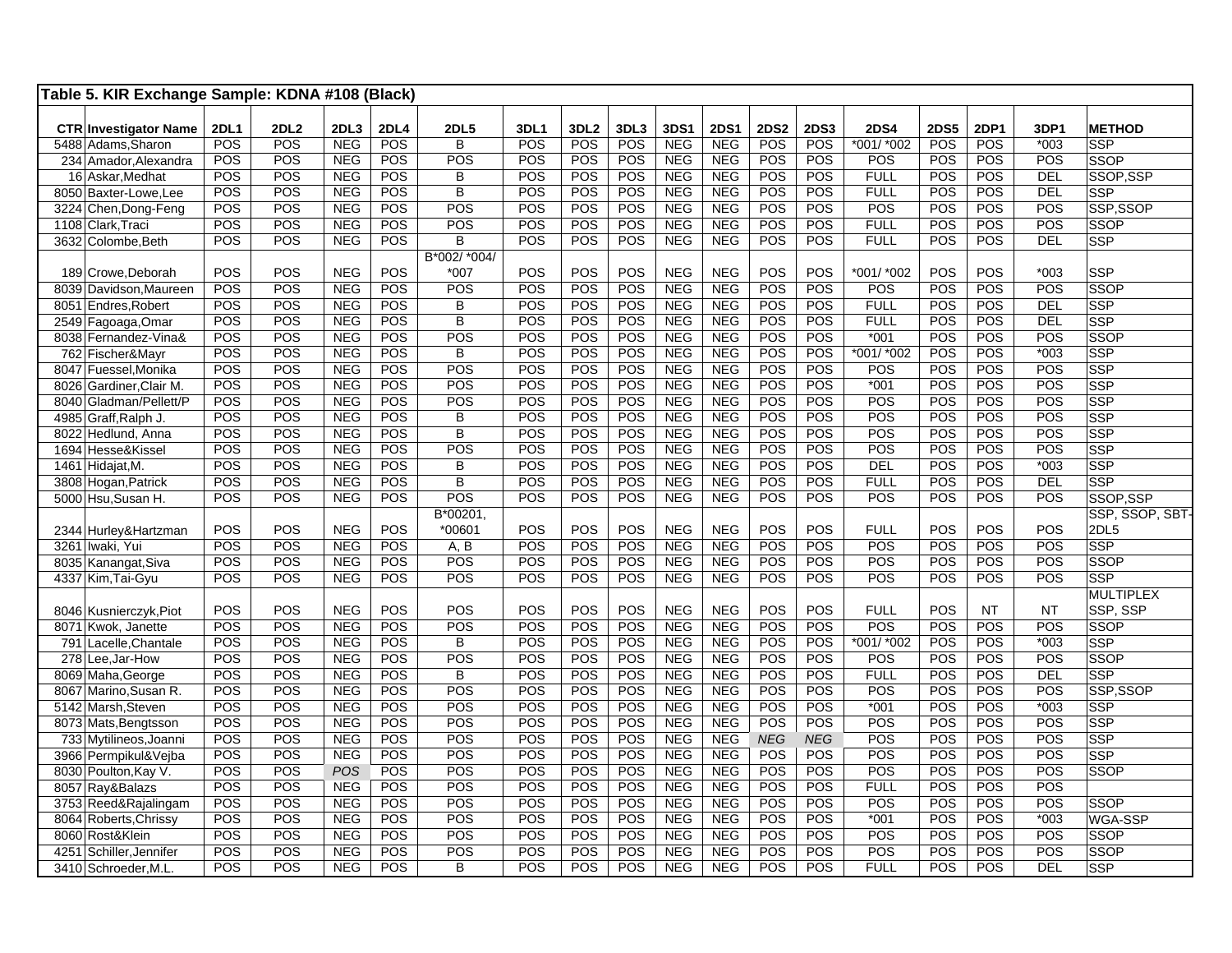| Table 5. KIR Exchange Sample: KDNA #108 (Black) |             |                  |            |             |             |            |                  |            |            |             |             |             |             |             |             |               |                      |
|-------------------------------------------------|-------------|------------------|------------|-------------|-------------|------------|------------------|------------|------------|-------------|-------------|-------------|-------------|-------------|-------------|---------------|----------------------|
| <b>CTR Investigator Name</b>                    | <b>2DL1</b> | 2DL <sub>2</sub> | 2DL3       | <b>2DL4</b> | <b>2DL5</b> | 3DL1       | 3DL <sub>2</sub> | 3DL3       | 3DS1       | <b>2DS1</b> | <b>2DS2</b> | <b>2DS3</b> | <b>2DS4</b> | <b>2DS5</b> | <b>2DP1</b> | 3DP1          | <b>METHOD</b>        |
|                                                 |             |                  |            |             |             | *01501,    |                  |            |            |             |             |             |             |             |             |               |                      |
| 1426 Senitzer, David                            | <b>POS</b>  | <b>POS</b>       | <b>NEG</b> | <b>POS</b>  | <b>POS</b>  | *01502     | <b>POS</b>       | <b>POS</b> | <b>NEG</b> | <b>NEG</b>  | <b>POS</b>  | <b>POS</b>  | <b>FULL</b> | <b>POS</b>  | <b>POS</b>  | <b>POS</b>    | <b>MULTIPLEX SSP</b> |
| 769 Tavoularis, Sofia                           | <b>POS</b>  | <b>POS</b>       | <b>NEG</b> | <b>POS</b>  | B           | <b>POS</b> | <b>POS</b>       | <b>POS</b> | <b>NEG</b> | <b>NEG</b>  | <b>POS</b>  | <b>POS</b>  | <b>FULL</b> | <b>POS</b>  | <b>POS</b>  | <b>POS</b>    | SSOP,SSP             |
|                                                 |             |                  |            |             |             |            |                  |            |            |             |             |             | $*0010101-$ |             |             |               |                      |
|                                                 |             |                  |            |             |             |            |                  |            |            |             |             |             | *0010103/   |             |             |               |                      |
|                                                 |             |                  |            |             | B*002-*004/ |            |                  |            |            |             |             |             | *00102/     |             |             | $*00301/$     |                      |
| 747 Tiercy, Jean-Marie                          | POS         | POS              | <b>NEG</b> | POS         | *006/ *007  | POS        | <b>POS</b>       | <b>POS</b> | <b>NEG</b> | <b>NEG</b>  | <b>POS</b>  | <b>POS</b>  | $*002$      | <b>POS</b>  | POS         | *00302        | <b>SSP</b>           |
| Tilanus, Marcel<br>5451                         | <b>POS</b>  | <b>POS</b>       | <b>NEG</b> | <b>POS</b>  | <b>POS</b>  | POS        | <b>POS</b>       | <b>POS</b> | <b>NEG</b> | <b>NEG</b>  | <b>POS</b>  | <b>POS</b>  | <b>POS</b>  | <b>POS</b>  | <b>POS</b>  | <b>POS</b>    | <b>SSOP</b>          |
| Trachtenberg, Eliz<br>4021                      | POS         | <b>POS</b>       | <b>NEG</b> | <b>POS</b>  | <b>POS</b>  | POS        | <b>POS</b>       | <b>POS</b> | <b>NEG</b> | <b>NEG</b>  | <b>POS</b>  | <b>POS</b>  | <b>POS</b>  | <b>POS</b>  | <b>POS</b>  | <b>POS</b>    | <b>SSP</b>           |
| 8024 Trowsdale, John                            | <b>POS</b>  | <b>POS</b>       | <b>NEG</b> | <b>NT</b>   | <b>POS</b>  | <b>POS</b> | <b>NT</b>        | <b>NT</b>  | <b>NEG</b> | <b>NEG</b>  | <b>POS</b>  | <b>POS</b>  | <b>FULL</b> | <b>POS</b>  | <b>POS</b>  | DEL           | <b>SSP</b>           |
|                                                 |             |                  |            |             | B*002-*004, |            |                  |            |            |             |             |             |             |             |             |               |                      |
| 5462 Turner, E.V.                               | <b>POS</b>  | <b>POS</b>       | <b>NEG</b> | <b>POS</b>  | *006-*009   | POS        | <b>POS</b>       | <b>POS</b> | <b>NEG</b> | <b>NEG</b>  | <b>POS</b>  | <b>POS</b>  | $*001$      | <b>POS</b>  | <b>POS</b>  | $*001 - *006$ | <b>SSP</b>           |
| 8053 Tyan, Dolly                                | <b>POS</b>  | <b>POS</b>       | <b>NEG</b> | <b>POS</b>  | B           | POS        | <b>POS</b>       | <b>POS</b> | <b>NEG</b> | <b>NEG</b>  | <b>POS</b>  | <b>POS</b>  | *001/ *002  | <b>POS</b>  | <b>POS</b>  | $*003$        | <b>SSP</b>           |
| 8028 Uhrberg, Markus                            | <b>POS</b>  | <b>POS</b>       | <b>NEG</b> | NT          | <b>POS</b>  | POS        | <b>POS</b>       | <b>NT</b>  | <b>NEG</b> | <b>NEG</b>  | <b>POS</b>  | <b>POS</b>  | <b>POS</b>  | <b>POS</b>  | NT          | NT            | <b>SSP</b>           |
| 3775 Vidan-Jeras, Blan                          | POS         | POS              | <b>NEG</b> | <b>POS</b>  | B           | POS        | <b>POS</b>       | <b>POS</b> | <b>NEG</b> | <b>NEG</b>  | <b>POS</b>  | <b>POS</b>  | <b>POS</b>  | <b>POS</b>  | <b>POS</b>  | POS           | <b>SSP</b>           |
| 8023 Vilches, Carlos                            | <b>POS</b>  | <b>POS</b>       | <b>NEG</b> | <b>POS</b>  | <b>POS</b>  | POS        | <b>POS</b>       | <b>POS</b> | <b>NEG</b> | <b>NEG</b>  | POS         | <b>POS</b>  | <b>FULL</b> | <b>POS</b>  | <b>POS</b>  | <b>DEL</b>    | <b>SSP</b>           |
|                                                 |             | $*001.*003/$     |            |             |             |            |                  |            |            |             |             |             | $*00101-$   |             |             |               |                      |
| 705 Watkins David I.                            | <b>POS</b>  | $*005$           | <b>NEG</b> | <b>POS</b>  | <b>POS</b>  | POS        | POS              | <b>POS</b> | <b>NEG</b> | <b>NEG</b>  | <b>POS</b>  | <b>POS</b>  | *00103      | <b>POS</b>  | POS         | POS           | <b>SSOP</b>          |
| 3186 Watson, Narelle                            | POS         | <b>POS</b>       | POS        | <b>POS</b>  | <b>POS</b>  | POS        | <b>POS</b>       | <b>POS</b> | <b>NEG</b> | <b>NEG</b>  | <b>POS</b>  | <b>POS</b>  | <b>POS</b>  | <b>POS</b>  | <b>POS</b>  | <b>POS</b>    | <b>SSP</b>           |
| 124 Witt, Campbell                              | POS         | POS              | <b>NEG</b> | <b>POS</b>  | <b>POS</b>  | POS        | <b>POS</b>       | <b>POS</b> | <b>NEG</b> | <b>NEG</b>  | <b>POS</b>  | <b>POS</b>  | <b>POS</b>  | <b>POS</b>  | <b>NT</b>   | <b>NT</b>     | <b>MULTIPLEX SSP</b> |
| 1466 Yu, Neng                                   | POS         | <b>POS</b>       | <b>NEG</b> | <b>POS</b>  | B           | POS        | <b>POS</b>       | <b>POS</b> | <b>NEG</b> | <b>NEG</b>  | <b>POS</b>  | <b>POS</b>  | <b>FULL</b> | <b>POS</b>  | <b>POS</b>  | DEL           | SSOP,SSP             |
| 5282 Yu, Neng                                   | POS         | <b>POS</b>       | <b>NEG</b> | <b>POS</b>  | B           | POS        | <b>POS</b>       | <b>POS</b> | <b>NEG</b> | <b>NEG</b>  | <b>POS</b>  | <b>POS</b>  | <b>FULL</b> | <b>POS</b>  | <b>POS</b>  | <b>DEL</b>    | <b>SSP</b>           |
| 713 Zachary, Andrea                             | <b>POS</b>  | <b>POS</b>       | <b>NEG</b> | <b>POS</b>  | B           | POS        | <b>POS</b>       | <b>POS</b> | <b>NEG</b> | <b>NEG</b>  | <b>POS</b>  | <b>POS</b>  | <b>POS</b>  | <b>POS</b>  | <b>POS</b>  | DEL           | <b>SSP</b>           |